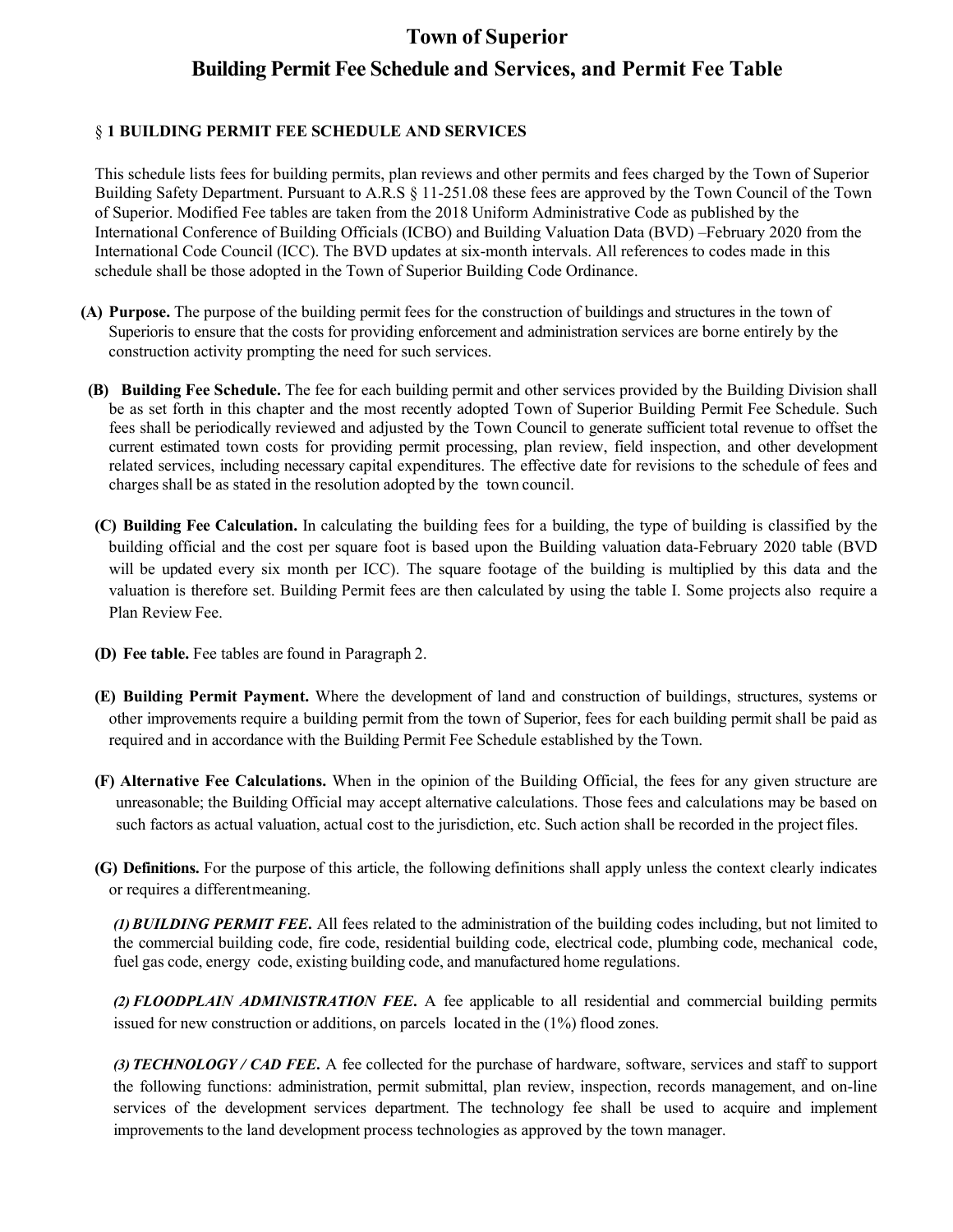The determination of value or valuation to be used in computing building permit and plan review fees shall be taken from Table I of this schedule. Table I is taken from Building Valuation Data-February 2020 published by the International Code Council. In the event a particular occupancy and type are not listed in Table I, the building official shall determine the use that most closely resembles the application.

| Group (2018 International Building Code)                   | IA     | <b>IB</b> | <b>IIA</b> | <b>IIB</b> | <b>IIIA</b> | <b>IIIB</b> | IV     | <b>VA</b> | <b>VB</b> |
|------------------------------------------------------------|--------|-----------|------------|------------|-------------|-------------|--------|-----------|-----------|
| A-1 Assembly, theaters, with stage                         | 247.86 | 239.47    | 233.25     | 223.81     | 210.17      | 204.10      | 216.62 | 195.46    | 188.40    |
| A-1 Assembly, theaters, without stage                      | 227.10 | 218.71    | 212.49     | 203.05     | 189.41      | 183.34      | 195.86 | 174.70    | 167.65    |
| A-2 Assembly, nightclubs                                   | 191.96 | 186.56    | 182.12     | 174.70     | 164.94      | 160.39      | 168.64 | 149.29    | 144.33    |
| A-2 Assembly, restaurants, bars, banquet halls             | 190.96 | 185.56    | 180.12     | 173.70     | 162.94      | 159.39      | 167.64 | 147.29    | 143.33    |
| A-3 Assembly, churches                                     | 229.69 | 221.30    | 215.08     | 205.64     | 192.37      | 187.27      | 198.45 | 177.66    | 170.60    |
| A-3 Assembly, general, community halls, libraries, museums | 192.20 | 183.81    | 176.59     | 168.15     | 153.51      | 148.44      | 160.96 | 138.80    | 132.75    |
| A-4 Assembly, arenas                                       | 226.10 | 217.71    | 210.49     | 202.05     | 187.41      | 182.34      | 194.86 | 172.70    | 166.65    |
| <b>B</b> Business                                          | 200.26 | 192.96    | 186.54     | 177.38     | 161.90      | 155.84      | 170.40 | 142.43    | 136.08    |
| E Educational                                              | 209.90 | 202.64    | 196.82     | 188.34     | 175.49      | 166.60      | 181.86 | 153.45    | 148.75    |
| F-1 Factory and industrial, moderate hazard                | 117.60 | 112.19    | 105.97     | 101.84     | 91.54       | 87.26       | 97.61  | 75.29     | 70.95     |
| F-2 Factory and industrial, low hazard                     | 116.60 | 111.19    | 105.97     | 100.84     | 91.54       | 86.26       | 96.61  | 75.29     | 69.95     |
| H-1 High Hazard, explosives                                | 109.99 | 104.58    | 99.35      | 94.22      | 85.14       | 79.87       | 89.99  | 68.89     | 0.00      |
| H234 High Hazard                                           | 109.99 | 104.58    | 99.35      | 94.22      | 85.14       | 79.87       | 89.99  | 68.89     | 63.56     |
| H-5 HPM                                                    | 200.26 | 192.96    | 186.54     | 177.38     | 161.90      | 155.84      | 170.40 | 142.43    | 136.08    |
| I-1 Institutional, supervised environment                  | 197.83 | 191.05    | 185.12     | 177.91     | 163.28      | 158.81      | 178.06 | 146.98    | 142.33    |
| I-2 Institutional, hospitals                               | 335.53 | 328.23    | 321.81     | 312.65     | 296.45      | 0.00        | 305.67 | 276.99    | 0.00      |
| I-2 Institutional, nursing homes                           | 233.12 | 225.82    | 219.40     | 210.24     | 195.51      | 0.00        | 203.26 | 176.05    | 0.00      |
| I-3 Institutional, restrained                              | 227.71 | 220.41    | 213.99     | 204.83     | 190.84      | 183.78      | 197.85 | 171.37    | 163.02    |
| I-4 Institutional, day care facilities                     | 197.83 | 191.05    | 185.12     | 177.91     | 163.28      | 158.81      | 178.06 | 146.98    | 142.33    |
| <b>M</b> Mercantile                                        | 142.95 | 137.54    | 132.11     | 125.68     | 115.38      | 111.83      | 119.62 | 99.73     | 95.77     |
| R-1 Residential, hotels                                    | 199.70 | 192.92    | 186.99     | 179.78     | 164.90      | 160.43      | 179.93 | 148.60    | 143.96    |
| R-2 Residential, multiple family                           | 167.27 | 160.49    | 154.56     | 147.35     | 133.71      | 129.23      | 147.50 | 117.40    | 112.76    |
| R-3 Residential, one- and two-family                       | 155.84 | 151.61    | 147.83     | 144.09     | 138.94      | 135.27      | 141.72 | 130.04    | 122.46    |
| R-4 Residential, care/assisted living facilities           | 197.83 | 191.05    | 185.12     | 177.91     | 163.28      | 158.81      | 178.06 | 146.98    | 142.33    |
| S-1 Storage, moderate hazard                               | 108.99 | 103.58    | 97.35      | 93.22      | 83.14       | 78.87       | 88.99  | 66.89     | 62.56     |
| S-2 Storage, low hazard                                    | 107.99 | 102.58    | 97.35      | 92.22      | 83.14       | 77.87       | 87.99  | 66.89     | 61.56     |
| U Utility, miscellaneous                                   | 84.66  | 79.81     | 74.65      | 71.30      | 64.01       | 59.80       | 68.04  | 50.69     | 48.30     |

### **BUILDING VALUATION DATA COST /SQ. FOOT**

Regional Modifier of .70 shall be applied to the above costs per sq. ft.

#### **Regional Modifier not applicable to footnotes below:**

- a. Private Garages= \$17.45 per sq. ft.
- b. Unfinished basements (all use group) = \$15.00 per sq. ft.
- c. For shell only buildings deduct 20 percent.
- d. N.P. = Not Permitted.
- e. Patio covers/Porches: see amendment exemptions of IBC 2018/ IRC 2018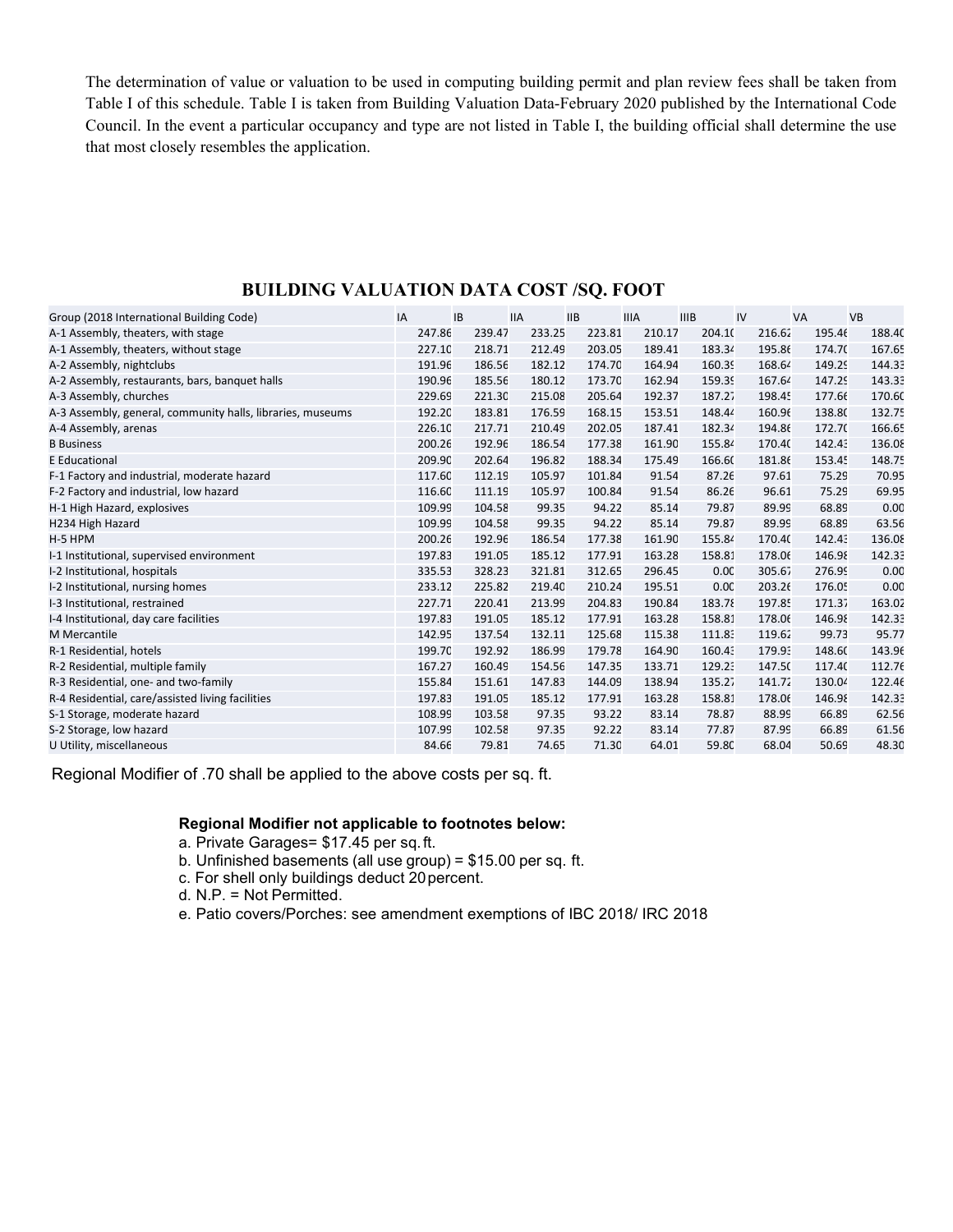## **BUILDING PERMIT FEES**

| TOTAL VALUATION                | FEE                                                                                                                                        |
|--------------------------------|--------------------------------------------------------------------------------------------------------------------------------------------|
| \$1.00 to \$500.00             | \$34.0                                                                                                                                     |
| \$501.00 to \$2,000.00         | \$34.00 for the first \$500.00 plus \$5.00 for each additional<br>\$100.00 or fraction thereof, to and including \$2,000.00.               |
| \$2,001.00 to \$25,000.00      | \$98.00 for the first \$2,000.00 plus \$19.00 for each additional \$1,000.00 or<br>fraction thereof, to and including \$25,000.00          |
| \$25,001.00 to \$50,000.00     | \$554.00 for the first \$25,000.00 plus \$14.00 for each additional<br>\$1,000.00 or fraction thereof, to and including \$50,000.00.       |
| \$50,001.00 to \$100,000.00.   | \$912.00 for the first \$50,000.00 plus \$10.00 for each additional<br>\$1000.00 or fraction thereof, to and including \$100,000.00.       |
| \$100,001.00 to \$500,000.00   | \$1,408.00 for the first \$100,000.00 plus \$8.00 for each additional<br>$$1,000.00$ or fraction thereof, to and including $$500,000.00$ . |
| \$500,001.00 to \$1,000,000.00 | \$4,579.00 for the first \$500,000.00 plus \$7.00 for each additional<br>\$1,000.00 or fraction thereof, to and including \$1,000,000.00.  |
| \$1,000,001 and up             | \$7,042.00 for the first \$1,000,000.00 plus \$5.00 for each additional<br>\$1,000.00 or fraction thereof                                  |
|                                |                                                                                                                                            |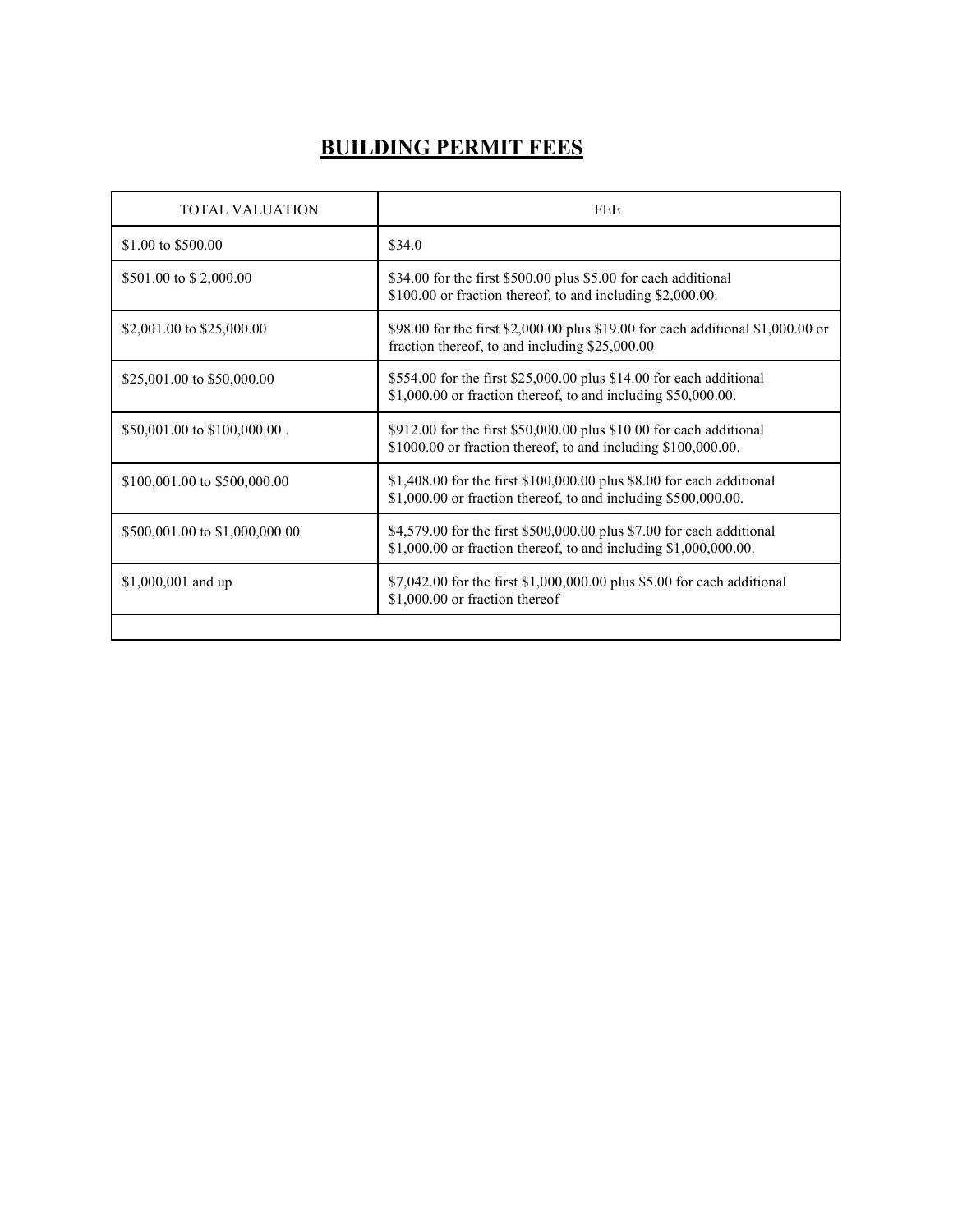### **(H) Units of measure for fee calculation**

- **1. "per application" "per permit"**  applicable where fee is not included in the base fee or flat fee amount, and is applicable per definition.
- **2. "per hour"**  unless otherwise noted, the minimum increment of time used to calculate related fee. Partial hour time will be rounded up to a whole hour (for example 1.5 hours will be charged for two hours).
- **3. "flat"** inclusive of administrative fee, plan review fee and specified number of inspections.
- **4. "per sq. ft."**  per Square Foot
- **5. "SF"** Square Foot
- **6. "EA"** Each
- **7. "LF"** -Linear Foot
- **8. "CY"** Cubic Yards
- **9. "LS"** Lump Sum

Residential, new and additions - the area under roof, excluding overhangs not over 2 feet in projection, enclosed areas to exterior face of wall, unenclosed spaces measured to outside face of support.

Residential, interior remodel - for kitchens, bathrooms, converting to habitable- total interior floor space of room or space including closets and/or pantries. For addition of wall or removal of wall and installation of beam, etc., 2 sq. ft. per linear foot of wall or beam.

Residential Swimming Pool - the maximum width times the maximum length is used to calculate the square footage for the fee.

Park Model - patio cover/Arizona room and addition- measured to the outside face of wall of enclosed space.

Park Model and Manufactured Home - awning width is measured from park model exterior wall to the support or support to support, overhang not to exceed 2 feet past face of support; awning length is total length minus maximum of width overhang, uniformly applied.

## Commercial

i.Area under roof enclosed- square footage to be based on the area under roof measured to the exterior face of walls, excluding overhangs not over 3 feet in projection. Shade structures (other than fabric or membrane) fully supported by the building and open trellis shade structures can be excluded from roof area if utilized in the energy calculations for the building. Fabric or membrane awnings fully supported by the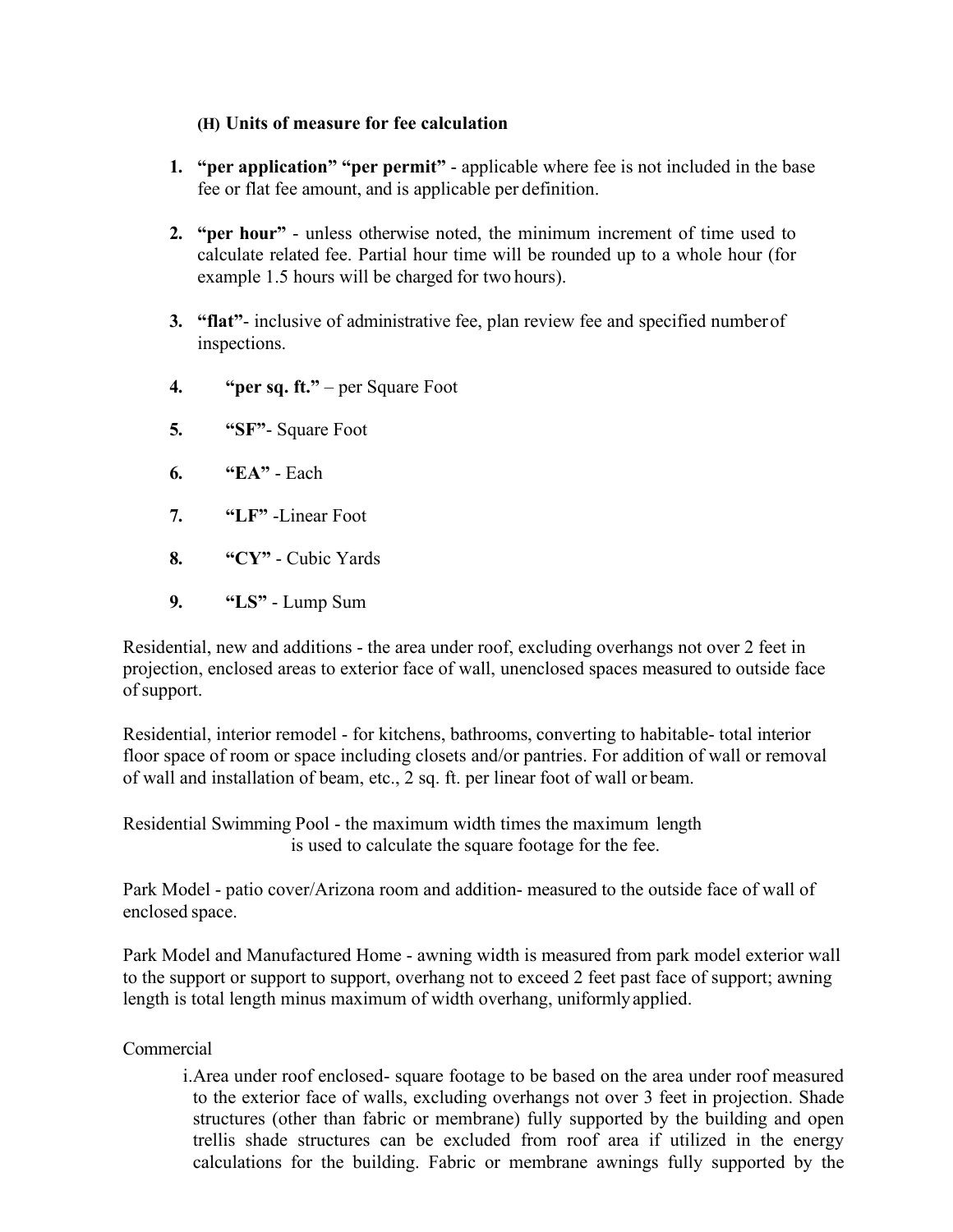structure and not exceeding 100 sq. ft. may be excluded from the area under roof. Building area includes bay windows, basements, mezzanines, penthouses and other mechanical spaces. Building area does not include courts open at the top.

- ii.Area under roof of unenclosed spaces- for roof areas not cantilevered or projected, square foot area is calculated based on exterior face of supports. For cantilevered or projected roof areas, or fuel station canopies a uniform overhang of 2 feet may be taken off exposed sides, the remaining square footage is used for calculating the valuation.
- iii.Public/Semi-Public Swimming Pool- the maximum width times the maximum length is used to calculate the square footage for the fee.

#### **(I) Investigation Fees**

Work without a Permit. Where work that is not exempt from a permit is found to have been done without a required permit, or has started prior to having the required permit issued, an "Investigation Fee" shall be charged. The Investigative Fee will be equal to, and in addition to, the fee applicable per the adopted fee schedule. The Investigative Fee is due at the time of application for the required permit, and is in addition to any other fees deposits due at that time. The Building and Safety Manager may reduce the investigation fee in the case of a cooperative homeowner that acts to resolve the violation within thirty (30) calendar days after receiving notice of the violation. The Building and Safety Manager shall not reduce the Investigation Fee to less than \$125.00.

#### **(J) Manufactured Home and Factory Built Building Fees**

are set by the State of Arizona Department of Housing in May or June of the year and are applicable to that fiscal year as of July 01.

#### **(K) Commercial Valuation**

- 1. Construction Type All commercial buildings have a construction type as defined in Chapter 6 of the currently adopted International Building Code ("IBC"). The CAD design professional ("RDP") is responsible for determining the appropriate type of construction type for existing buildings and setting the construction type for new commercial. For tenant finish projects the owner or owner's representative shall provide the construction type. The Building Division does not set or determine the construction type.
- 2. Occupancy Group All commercial buildings and spaces will be classified per Chapter 3 of the currently adopted IBC. The owner, tenant or RDP will determine the correct occupancy group for the space or building. If a mixed use building is being proposed the applicant shall work with the Building and Safety Manager to determine the appropriate mix of uses and applicable areas for valuation determination.
- 3. Valuation is determined by multiplying the square footage by the applicable per square foot valuation determined based on the applicable construction type and occupancy group from the August 2018 ICC Building Valuation Table.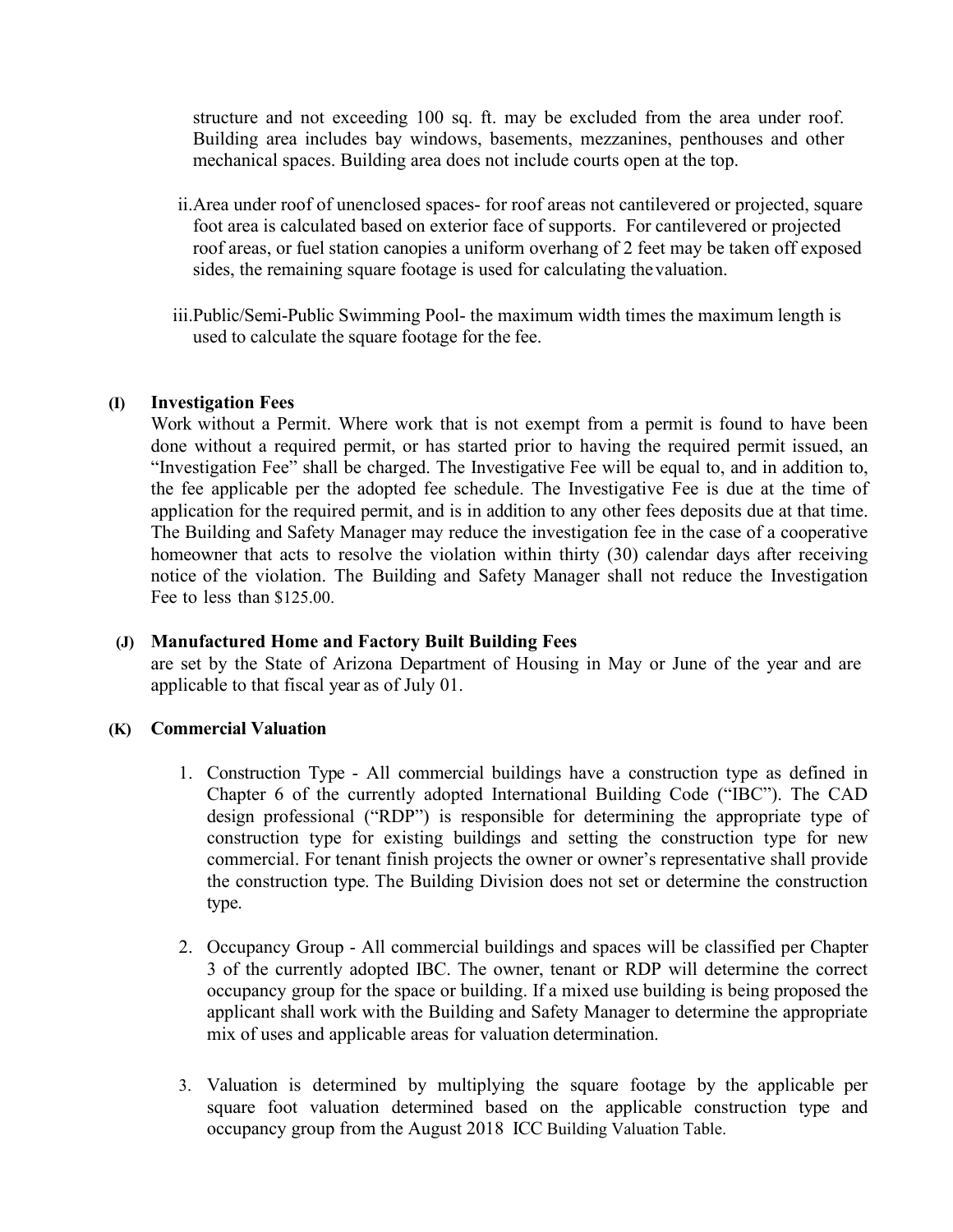4. Fabric/membrane covered structures shall be valued at 50% of the tabular amount for construction type V-B and applicable group.

#### **(I) Amount Due at Time of Application**

- 1. Administrative fees where applicable the full amount is due at application.
- 2. Technology and CAD fees are due at application, included in Submittal Fees.
- 3. Plan Review and Inspection fees where a minimum is applicable it is due at application.
- 4. One and Two Family Residential a deposit equal to 40% of the calculated building permit fee is due at application. The minimum due at permit application shall be no less than \$95.00 for residential permits requiring review. Permit application deposit fees are a part of the building permit fee and shall be credited against the total fees at permit issuance. Flat fees are due at time of permit application.
- 5. Park Models a deposit equal to 50% of the calculated building permit fee is due at application. The minimum due at permit application shall be no less than \$95.00 for residential permits requiring review. Flat fees are due at time of permit application.
- 6. Manufactured Home/Factory Built Buildings for set permits 100% of fee is due at application; and for awnings 50% of calculated fee is due. Flat fees are due at time of permit application.
- 7. Commercial (Industrial) & Storage Tanks a deposit equal to 40% of the calculated building permit fee is due at application. The minimum due at permit application shall be no less than \$155.00 for commercial permits requiring review. Permit application deposit fees are a part of the building permit fee and shall be credited against the total fees at permit issuance. Flat fees are due at time of permit application.
- 8. Electrical, Mechanical/Fuel Gas, and Plumbing Fees are due at permit submittal.

## **(J) Exceptions**

The following entities are exempt from paying permit fees:

- 1. Governmental entities that are, as a matter of law, immune from having to submit to permit fees.
- 2. Utility companies and other entities whose permit fees have been waived by agreement or resolution of the town council.

## **(K) Permit Issuance regulations**

A building permit shall not be issued nor considered valid until all applicable fees established by the town have been paid, nor shall an amendment to a permit be released until the additional fee(s), if any, has been paid.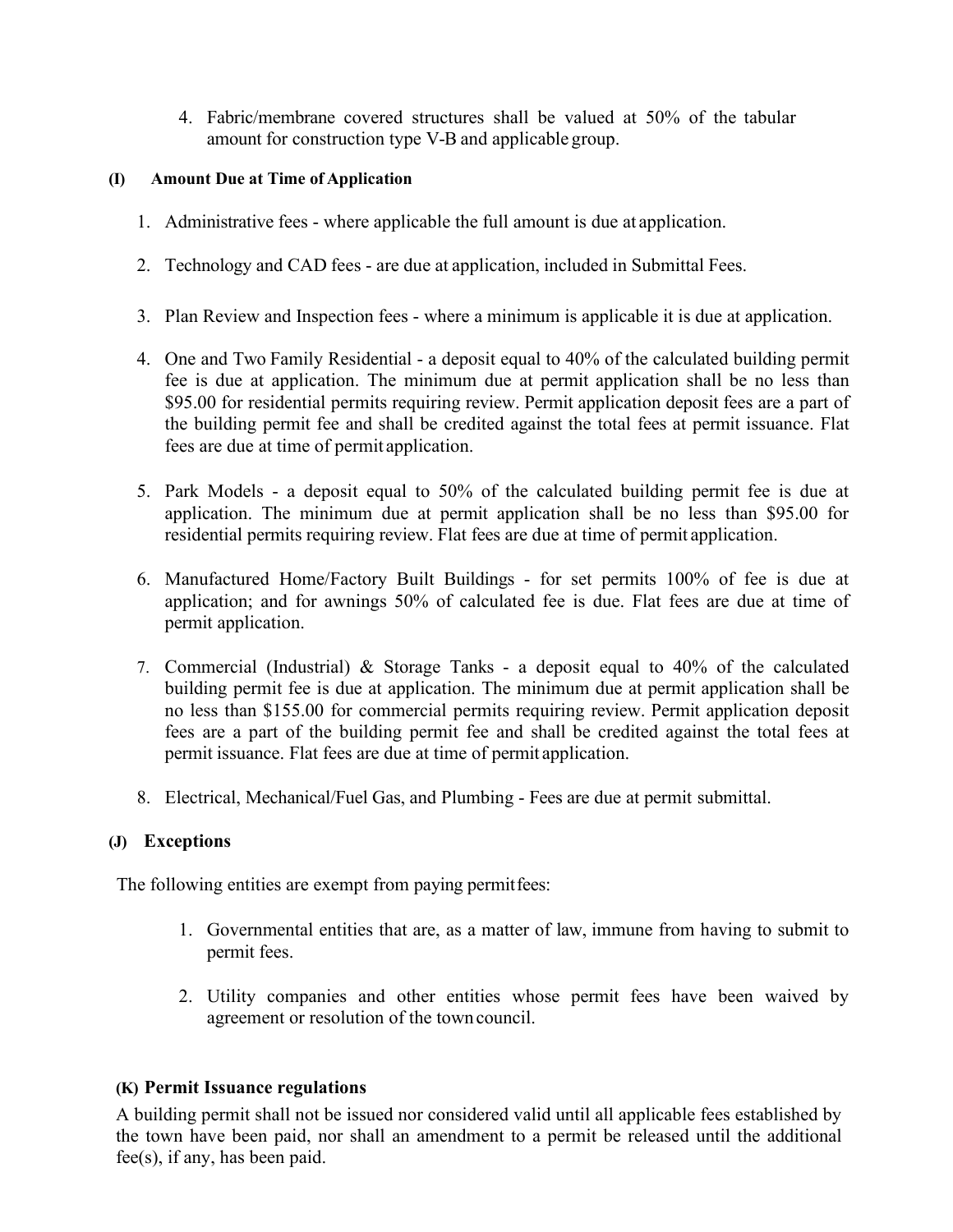#### **(L) Deposit Fee**

Permit application deposit fees pay for the initial plan review and one (1) subsequent resubmittals for the same project made within the prescribed time limitations. If more than two (2) plan reviews are required, or if the permit application shall expire by time limitation, additional fees may be assessed as determined appropriate by the Building and Safety Manager. At the time of permit issuance, additional fees for any increase in valuation or scope of work, shall be assessed as a condition of permit issuance.

**(M)** The Town Council is authorized to adjust the resultant valuation amount when deemed necessary for establishing an equitable permit fee.

#### **(N) Fee refund policy**

All refund request must be accompanied by a request to cancel the permit and payment of the "Permit Cancellation" fee.

- 1) Administrative fees not eligible for refund.
- 2) Technology and CAD fees if a refund is allowed for a permit where one or both of these fees has been paid then the associated amount will be included in the refund amount.
- 3) Plan Review and Inspection fees where a separate plan review or inspection fee has been charged the fee or fees are not eligible for refund.
- 4) One and Two Family Residential where the building permit fee amount is \$150.00 or less, or the amount paid to date, at the time of cancellation, is \$150.00 or less no refund will be granted.

(a) Once any inspection has been performed under an issued permit, and has either passed or failed, no refund will be issued for a residential permit.

(b) If a residential permit is issued and no inspections, and no work, including grading or installation of temporary electric, has been done, a refund of 50% of the building permit fee amount paid may be requested. No other fees are eligible for refund.

(c) If a residential permit application has been reviewed by any review entityzoning, building, or flood administration a refund of 25% of the deposit paid may be requested, technology and CAD fees that have been paid will also be refunded. If the full building permit fee was paid at time of application a refund of 70% of the building permit fee may be requested.

(d) If a residential permit is cancelled prior to any reviews being started, a refund of 65% of the deposit may be requested, technology and CAD fees that have been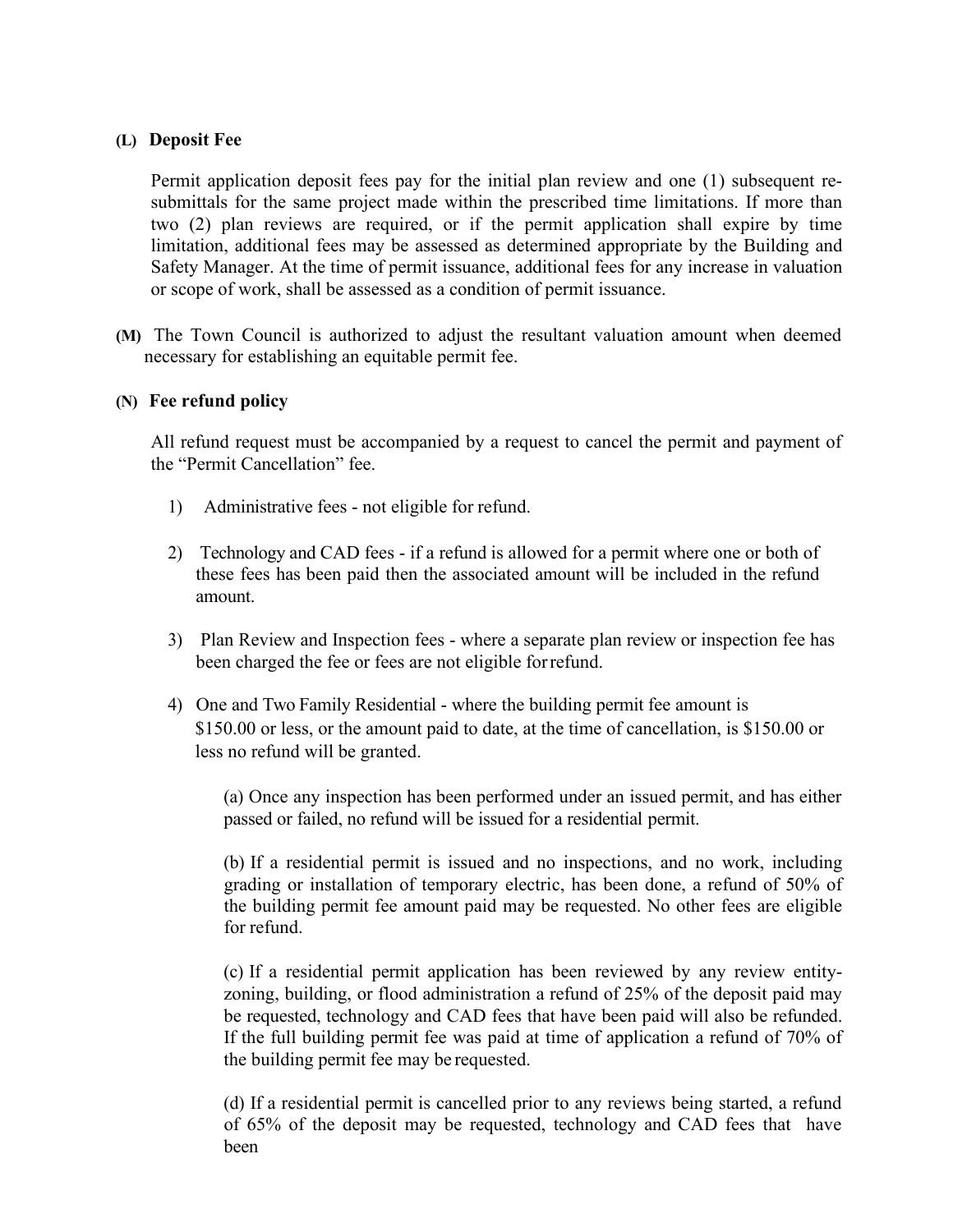paid will also be refunded. If the full building permit fee was paid at time of application a refund of 86% of the building permit fee may be requested.

(5) Park Models - where the building permit fee amount is \$150.00 or less, or the amount paid to date, at the time of cancellation, is \$150.00 or less, no refund will be granted.

(a) If a park model set permit is canceled prior to issuance and the full fee was paid at application, then a refund of \$150.00 may be requested. Associated fees for awnings and HVAC paid for with the park model set fee will be refunded at 100%.

(b) For other refunds see (4) One & Two Family Residential above.

(6) Manufactured Home/Factory Built Buildings - where the building permit fee amount is \$150.00 or less, or the amount paid to date, at the time of cancellation, is \$150.00 or less, no refund will be granted.

(a) Manufactured Home- where a permit for a MH set is cancelled prior to issuance and the full set of fee \$360.00 was paid at time of application, a refund of \$180.00 can be requested. Associated fees for awnings and HVAC paid for with the MH set fee will be refunded at 100%. The MH Zoning Review fee is nonrefundable.

(b) Factory Built Building residential- where a permit for a FBB set is cancelled prior to issuance and the full set of \$450.00 was paid at time of application a refund of \$300.00 can be requested. Associated fees for awnings and HVAC paid for with the MH set fee will be refunded at 100%.

(c) Factory Built Building commercial- If a commercial FBB permit application has been reviewed by any review entity- zoning, building, or flood administration a refund of 25% of the deposit paid may be requested, technology and CAD fees that have been paid will also be refunded. If the full building permit fee was paid at time of application a refund of 70% of the building permit fee may be requested. The Zoning Review fee is non-refundable.

(d) Temporary Sales Trailer- where a permit for a temporary sales trailer set is cancelled prior to issuance and the full set fee of \$360.00 was paid at time of application, a refund of \$180.00 can be requested. Associated fees for awnings and HVAC paid for with the temporary sales trailer set permit fee will be refunded at 100%. The Zoning Review fee is non-refundable.

(e) Manufactured Home Stucco- where a permit for stuccoing the exterior of a MH is cancelled prior to issuance and the full fee \$500.00 was paid at time of application, a refund of \$250.00 can be requested.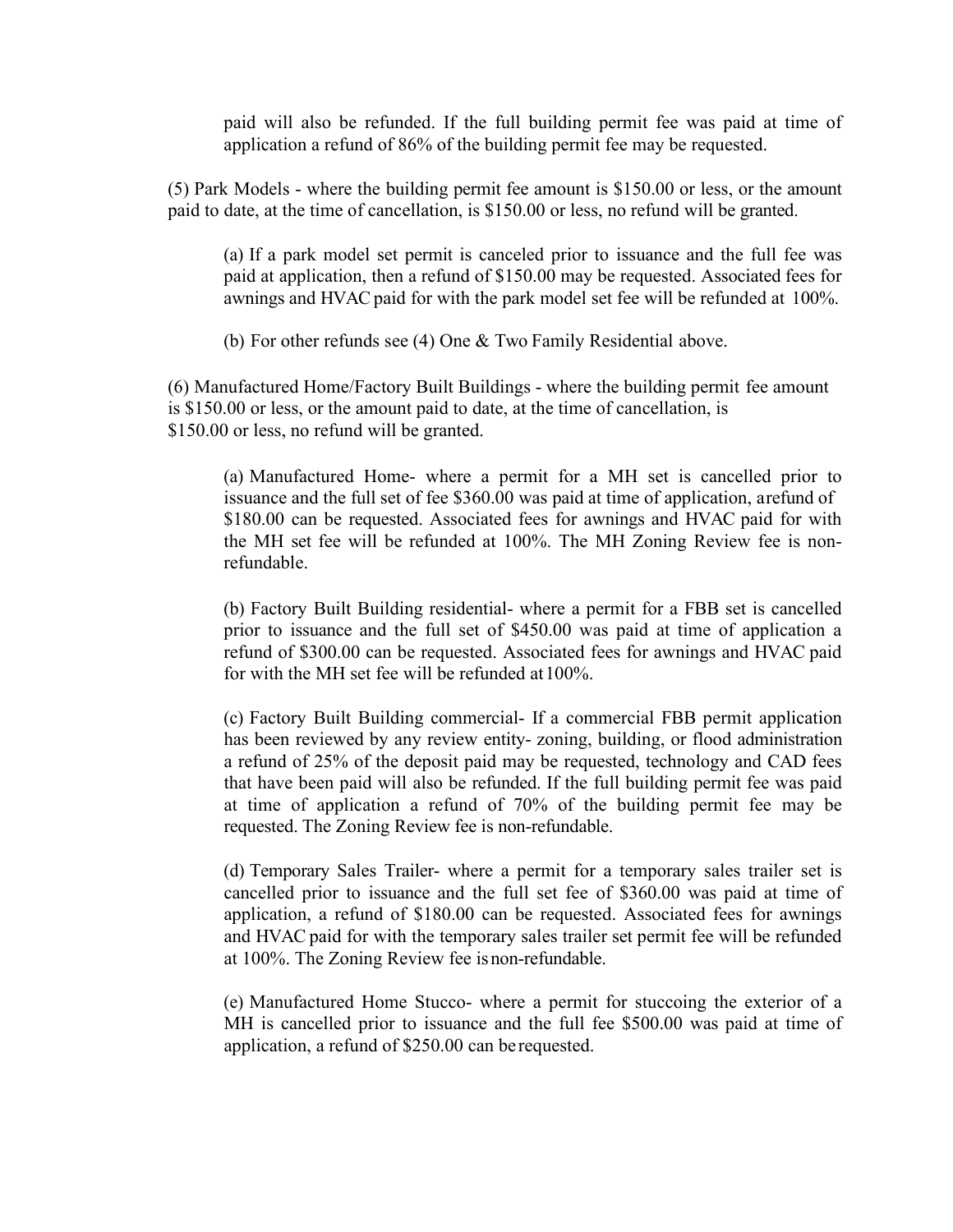(7) Commercial (Industrial) & Storage Tanks- where the building permit fee amount is \$200.00 or less, or the amount paid to date, at the time of cancellation, is \$200.00 or less no refund will be granted.

(a) Once any inspection has been performed under an issued permit, and has either passed or failed, no refund will be issued for a commercial permit. No refunds will be provided for commercial building foundation only permits.

(b) If a commercial permit is issued and no inspections, and no work, including grading or installation of temporary electric, demolition, etc., has been done, a refund of 50% of the building permit fee amount paid may be requested. No other fees are eligible for refund.

(c) If a commercial permit application has been reviewed by any review entityzoning, building, or flood administration a refund of 25% of the deposit paid may be requested, technology and CAD fees that have been paid will also be refunded. If the full building permit fee was paid at time of application a refund of 70% of the building permit fee may be requested.

(d) If a commercial permit is cancelled prior to any reviews being started, a refund of 65% of the deposit may be requested, technology and CAD fees that have been paid will also be refunded. If the full building permit fee was paid at time of application a refund of 86% of the building permit fee may be requested.

(8) Solar, Mechanical/Fuel Gas, Plumbing, and Electrical- No refunds will be issued for standalone solar, electrical, mechanical, and plumbing permits. The fees can be applied to a like for like permit at a different address within 30 working days of the original permit application.

#### **(O) Occupancy Permit**

- 1. Businesses are usually required to obtain a certificate of occupancy prior to opening their doors to the public. Any individual that opens a place of business without a certificate of occupancy can be subjected to the penalties established by their local governing authority.
- 2. Commercial Occupancy Permits are valid for  $1 2$  years, depending on specific features of the property.
- 3. Fire Marshal Inspection and Re-inspection fee must be paid prior to scheduling inspections.
	- A \$75.00 fee will be assessed for inspection.
	- A \$75.00 fee will be assessed for re-inspections requested and/or performed 30 days after the first re-inspection, unless an extension has otherwise been obtained.
	- An applicant, property owner, tenant, or any person responsible may be assessed the Certified Mail cost to the Town of Superior for any Certified Mail charges the Town incurred for enforcement of any ordinances or any code violation.
- 4. If there is a change of use as defined by ICC Building Code Sections 105.1 and 110.1, a building permit may be required.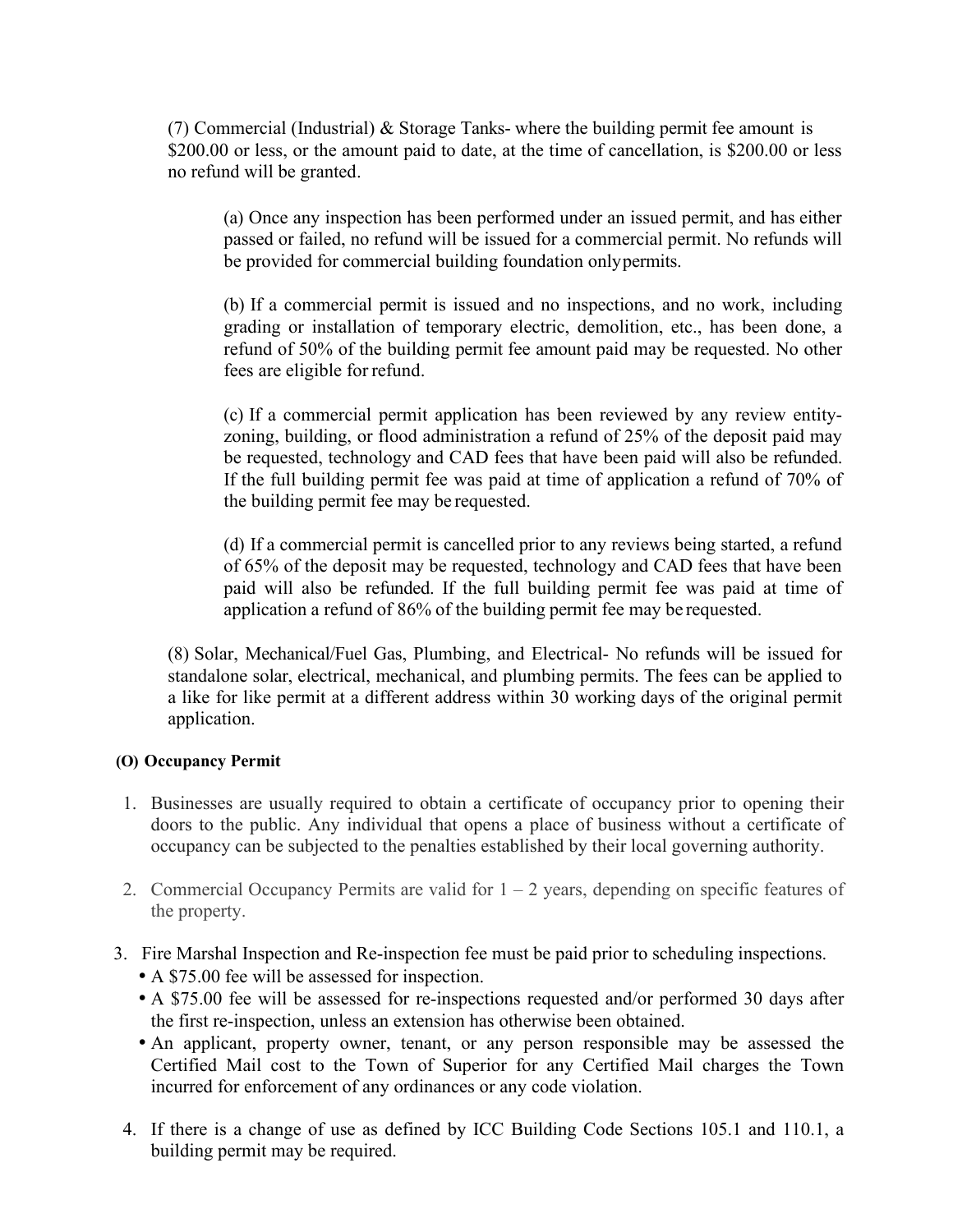#### **(P) Stop Work Order**

- 1. Whenever the Building and Safety Manager finds any work regulated by this Chapter or the Technical Codes being performed in a manner either contrary to the provisions of this Chapter or the Technical Codes or dangerous or unsafe, the Building and Safety Manager is authorized to issue a stop work order.
- 2. "Stop Work Notices" are issued for the following:
- Performing work that requires a permit before a permit has been issued by the Town of Superior Permitting Department.
- Performing work under a valid permit that is not in compliance (does not match) with the reviewed plans, scope of work or codes.
- Building, installing or locating a structure within an easement, required setback, right of way or FEMA flood area.
- 3. To see what work is exempt from permitting (does not require a permit) please see the form "Work Exempt from Permits."
- 4. If you have received a Stop Work notice and you believe you are doing work that is exempt you will need to provide the Town with a scope of work, sketches, and/or pictures that clearly show what work is being done. Town staff will review the information provided and determine if the work is exempt.
- 5. If you receive a Stop Work notice and you have a valid (issued and non-expired) permit then you will need to provide revised plans, engineering or other information to address the work that is not in compliance with the reviewed plans or the codes.
- 6. Construction that is done, or structures that are placed, in an easement, set back, right-of way or FEMA flood area cannot be approved and must be removed or relocated.

#### **(Q) Pavement Damage Restoration Fees**

Prior to issuance of a permit under this chapter involving the construction, installation, reconstruction, opening or removal of any pavement, driveway, sidewalk, curb or gutter, the applicant shall be subject to the following:

A. Within one year of construction of new streets renovation or reconstruction of a street no street cut will be permitted.

Consideration will be given on a case-by-case basis for those cuts that are emergency in nature but are still subject to restoration shown in section b (1) below. The county engineer may authorize street excavations or cuts at his or her discretion if unplanned/unknown conditions occur resulting in the town's best interest to authorize a street excavation or cut. The Town of Superior public works department shall be notified the same day an emergency cut is performed, or the next business day if it occurs after hours, in order to prevent possible violation and associated penalties.

Cuts within that one year period deemed emergency in nature except for a total of up to three pavement cuts of less than two square feet made as part of a single project, the permitee must apply a 3" asphalt mill and overlay/inlay pavement treatment to the full width of all lanes of an arterial, collector, or local street impacted by the cut(s). The treatment must extend a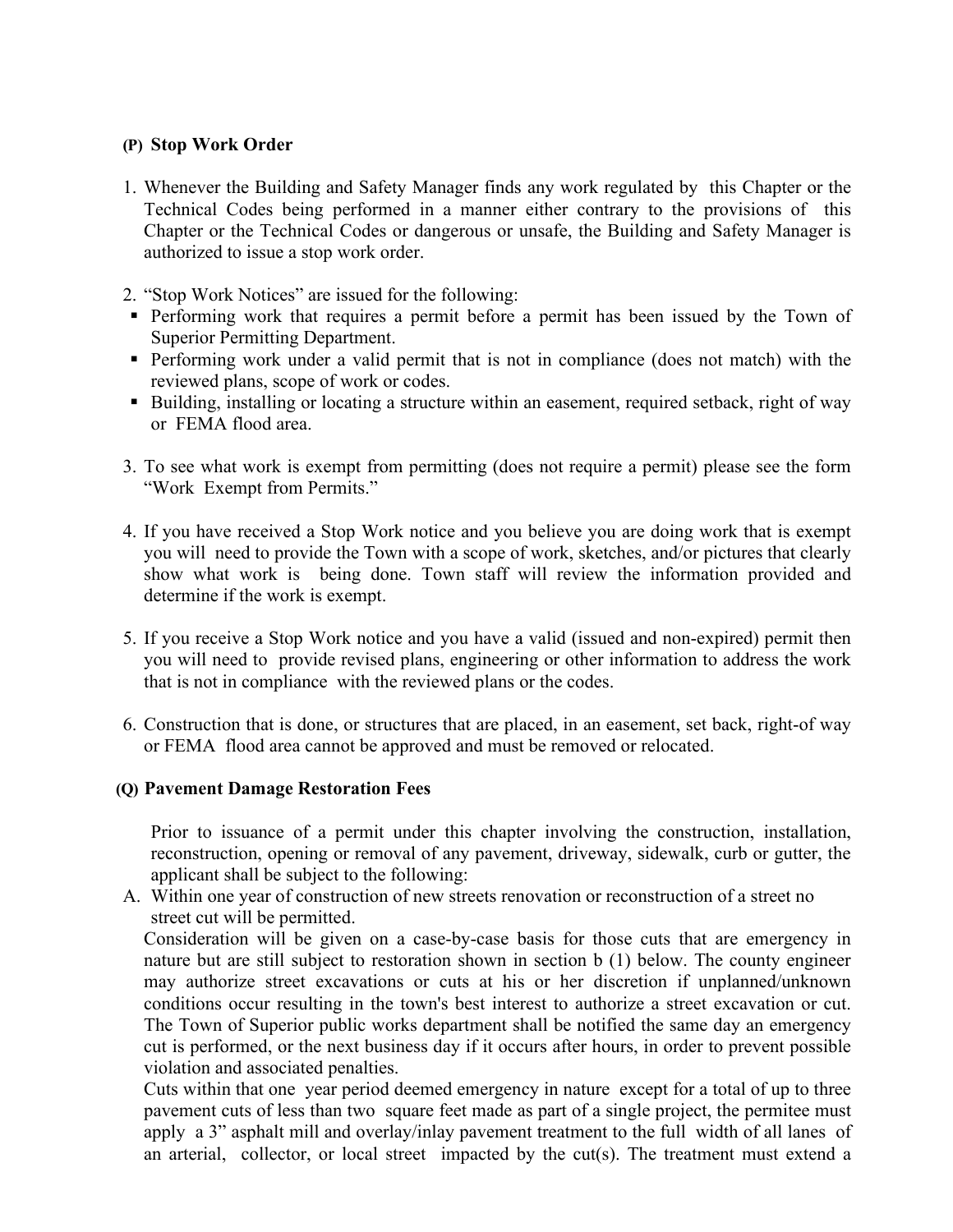minimum of 12 feet in both directions from the center of the pavement cut(s).

- B. From year one to two of construction of new streets, renovation, or reconstruction of a street:
- 1. For Each Cut:
	- a) For larger than 2 to 100 so. Yd. \$ 1,650.00 plus \$18.00 per Sq. Yd. Of cut over 2 Sq. Yd.
	- b) For larger than 100 Sq.Yd. \$3,360 plus \$14.00 per Sq. Yd. Of cut over 100 Sq. Yd.
- 2. For pavement cuts or potholes less than two square feet, no fee will be charged. However, except for a total of up to three pavement cuts of less than two square feet made as part of a single project, the permitee must apply a slurry seal pavement treatment to the half width of an arterial or collector street, or the full width of a local street. The treatment must extend a minimum of 18 feet in both directions from the center of the pavement cut(s).
- 3. For cuts from one to two years after construction of new streets, renovation or reconstruction of a street, the applicant may choose to apply a 2" asphalt mill and overlay/inlay pavement treatment to the full width of all lanes of an arterial, collector, or local street impacted by the cut(s). The treatment must extend a minimum of 12 feet in both directions from the center of the pavement cut(s) in lieu of paying the above fee.
	- c) The minimum fee shall be based on two square yards. If a pavement cut is so extensive, or the cuts in one area are so numerous that the permittee prefers to perform a renovation(major rehabilitation) of the street in accordance with the county engineer's requirements for the full width of any impacted lane and the full length of any cuts plus 12 feet in both directions from the area of the cut on arterial streets and 18 feet in both directions from the area of the cut on collector streets, the permittee may choose to do such renovation in lieu of the pavement restoration fee and such reconstruction shall satisfy the fee requirement. Provided, however, this does not apply to pavement cuts in streets within one year of construction, renovation, or reconstruction. During the first one year, those who desire to perform reconstruction in lieu of paying the pavement restoration fee will be required to reconstruct the street to the satisfaction of the town engineer.
- 4. The permitee shall guarantee all work against defective workmanship or materials for a period of one (1) year from the date of acceptance, as evidenced by release of the permit. Except for ordinary wear and tear or unusual abuse or neglect by parties other than the applicant.
- 5. Pavement damage restoration fees imposed under this section shall apply only to hot mix asphalt constructed roadways.

#### **(R) Violations and Penalties**

1. Any individual, contractor, corporation, organization, company, firm, partnership, association or other entity, whether as principal, owner, agent, tenant, employee or otherwise, who violates any provision of this chapter shall be subject to a civil penalty in an amount of \$700.00 per violation. Each day of a continuing violation is a separate violation for the purpose of imposing a separate penalty.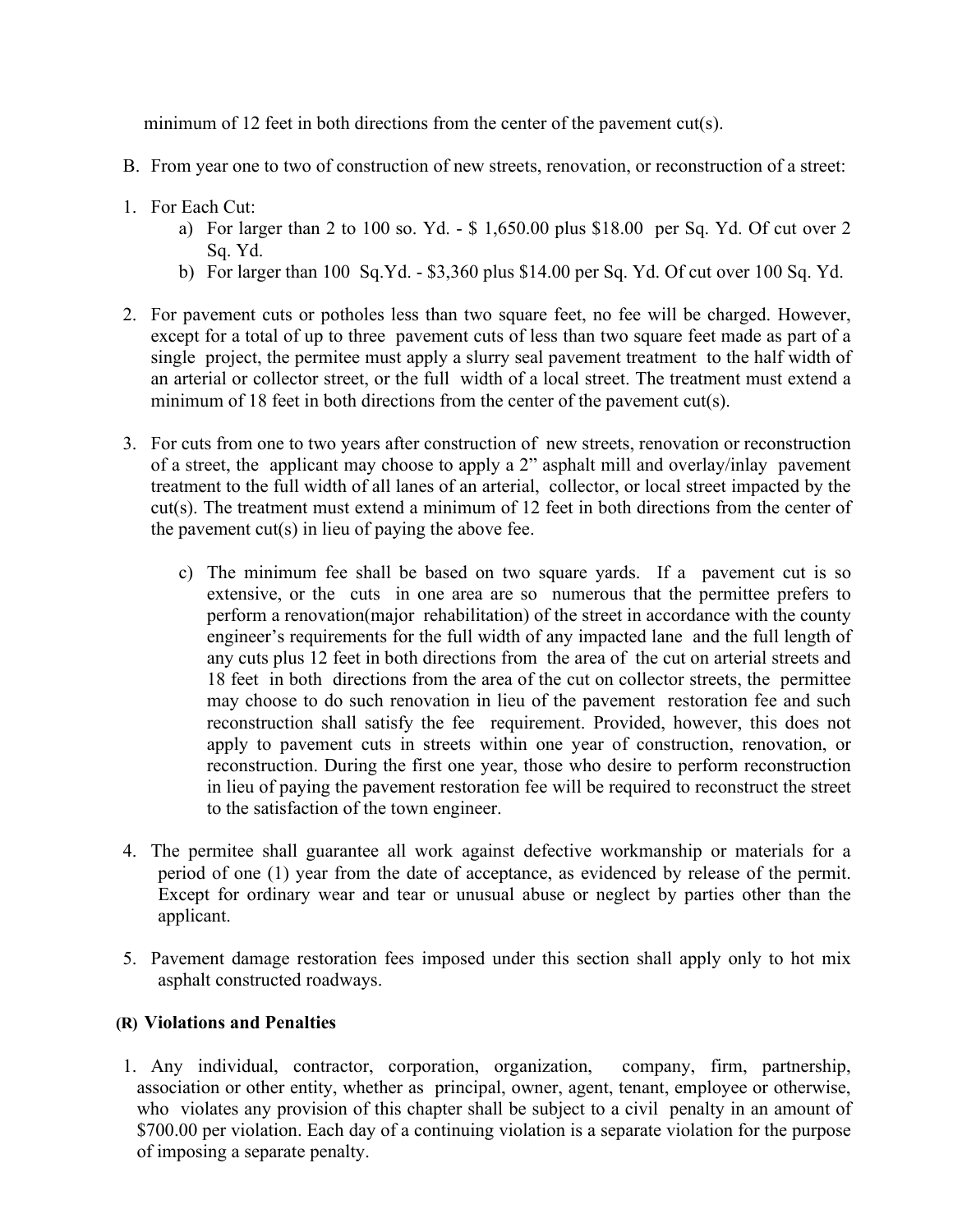- 2. In the event of a violation of section (Q), the violator shall also be subject to an additional civil penalty in an amount equal to one and one half (1.5) times the amount of the pavement restoration fee otherwise due and owing.
- 3. If the violator fails to pay the penalty or penalties imposed under this section within 10 days after being cited for the violation, the penalty or penalties may be recovered by the county in a civil action in the nature of a debt.
- 4. The civil penalty imposed under this section shall be in addition to any other penalties and/or remedies available under law including, without limitation, the issuance of a stop work order by the town.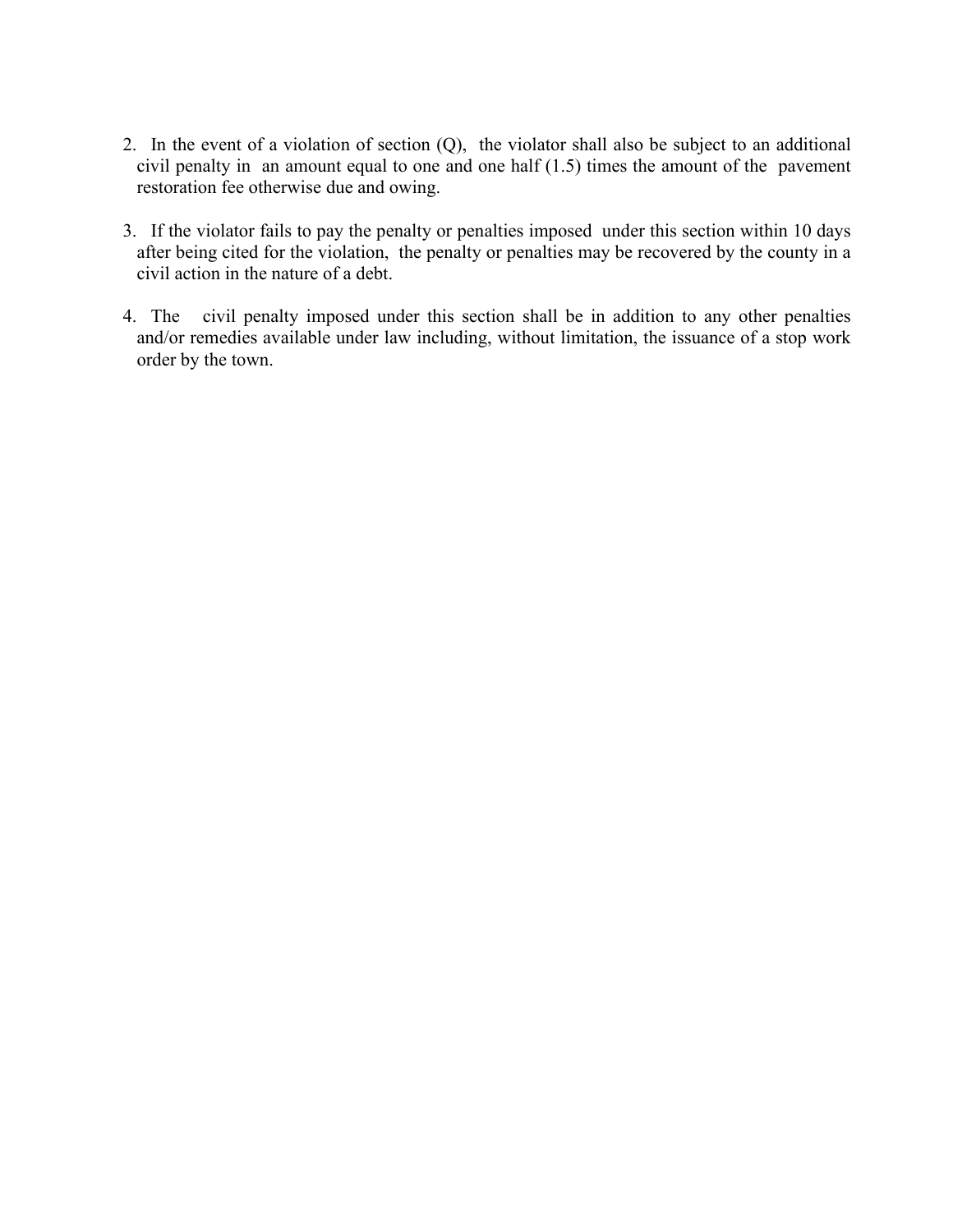## § **2 BUILDING PERMIT FEE TABLE**

| <b>FEE TYPE</b>                                    | <b>UNIT</b> | FEE                                                                                               |  |  |  |
|----------------------------------------------------|-------------|---------------------------------------------------------------------------------------------------|--|--|--|
| <b>Professional Services</b>                       |             |                                                                                                   |  |  |  |
| Civil Plan Review                                  | per Hour    | \$250.00                                                                                          |  |  |  |
| <b>Structural Plan Review</b>                      | per Hour    | \$265.00                                                                                          |  |  |  |
| Commercial Site Plan Review (each)                 | per Hour    | \$500.0 (plus 100.0 per acre)                                                                     |  |  |  |
| <b>Subsecquent Review of Plans</b>                 | per Hour    | \$150.00                                                                                          |  |  |  |
| <b>Subsequent Review of Reports</b>                | per Hour    | \$200.00                                                                                          |  |  |  |
| Additional Review (after the 3rd review)           | per Hour    | \$110.00                                                                                          |  |  |  |
| <b>Building Plan Review (Consultant)</b>           | per Hour    | \$125.00                                                                                          |  |  |  |
| Building Inspection Fees (2 hours min.)            | per Hour    | \$110.00                                                                                          |  |  |  |
| Overtime Plan Review                               | Per Hour    | at 150% of the Regular<br>charges                                                                 |  |  |  |
| Overtime Inspection Fees (4 hour min.)             | Per Hour    | \$110.00                                                                                          |  |  |  |
| Inspection Travel Fees (both ways)                 | per Miles   | \$45.00                                                                                           |  |  |  |
| Civil Design plan Fee (adopted on 03/12/2020)      | per Hour    | \$90.00                                                                                           |  |  |  |
| All other plan review                              | per Permit  | \$110.00                                                                                          |  |  |  |
| <b>Zoning Fees</b>                                 |             |                                                                                                   |  |  |  |
| <b>General Zoning Fee</b>                          | per permit  | \$75.00                                                                                           |  |  |  |
| <b>Permit Fees</b>                                 |             |                                                                                                   |  |  |  |
|                                                    |             | schedule based on Valuation                                                                       |  |  |  |
| <b>Building Permit</b>                             | per Permit  | of the project                                                                                    |  |  |  |
| Pre-Building Permit - Meeting Request              | per Permit  | \$200.00                                                                                          |  |  |  |
| <b>Existing Standard Plan Only Permit</b>          | per Permit  | \$300.00                                                                                          |  |  |  |
| New Standard Plan Only Permit                      | per Permit  | \$600.00                                                                                          |  |  |  |
| Manufactured Home Permit                           | per Permit  | Fee based on State of Arizona<br>Department of Housing Fee<br>Schedule for current fiscal<br>year |  |  |  |
| Monument/ Sign Permit                              | per Permit  | per Permit fee schedule                                                                           |  |  |  |
| Solar/ MPE Permit                                  | per Permit  | per Permit fee schedule                                                                           |  |  |  |
| Pool/ SPA Permit                                   | per Permit  | per Permit fee schedule                                                                           |  |  |  |
| Wall/ Fence Permit                                 | per Permit  | per Permit fee schedule                                                                           |  |  |  |
| Pre-Application Meeting for Site PlanReview Permit | per Permit  | \$686.00                                                                                          |  |  |  |
| <b>Grading &amp; Excavation Permit</b>             | per Permit  | per Permit fee schedule                                                                           |  |  |  |
| Right-of-Way Echroachment Permit                   | per Permit  | per Permit fee schedule                                                                           |  |  |  |
| C of O and Occupancy Change Permit                 | per Permit  | per Permit fee schedule                                                                           |  |  |  |
| Infrastructure Permit (for Subdivisions)           | per Permit  | 4% based on Engineering Cost<br>Estimate or \$100.0 Min.                                          |  |  |  |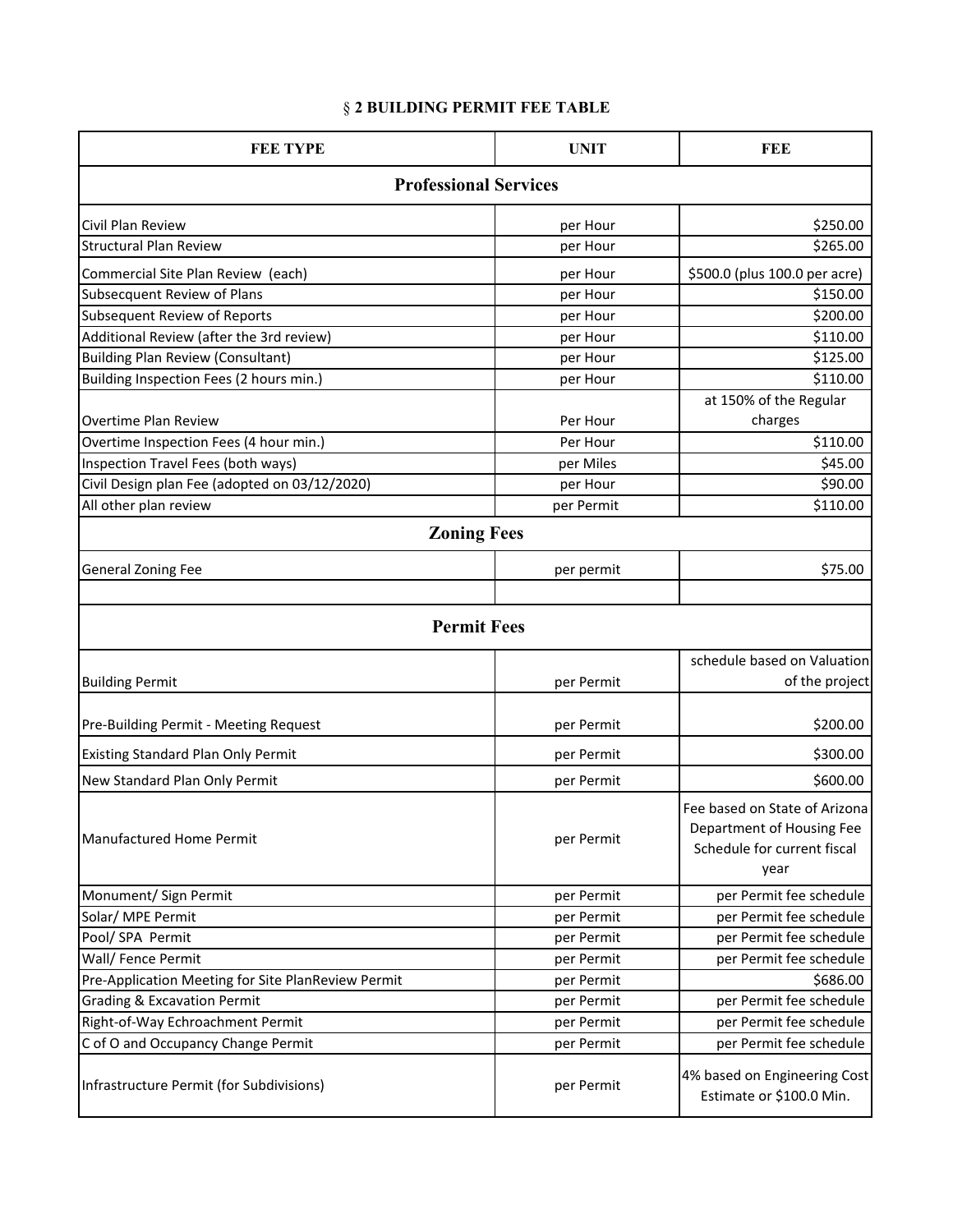| <b>Submitall Fees</b>                                           |            |                           |
|-----------------------------------------------------------------|------------|---------------------------|
| Permiting/Admin                                                 | per Hour   | \$55.00                   |
| Clerical                                                        | per Hour   | \$45.00                   |
| Technology Fees/sofwater and hardware use                       | per Permit | 3% of Building Permit Fee |
| Printining/ Miscellaneous Fees (11x17 Size)                     | per Page   | \$3.00                    |
|                                                                 |            |                           |
| <b>Right of Way Echrochament Fees</b>                           |            |                           |
| Right-of Way Permit Application                                 | per Permit | \$100.00                  |
| Plan Review Fee                                                 | per Permit | \$135.00                  |
| Penalty (for work performed without a permit; includes issuance |            |                           |
| of the proper permit)                                           | per Permit | Double base fee           |
| Asphalt Cut on Streets 1 year-10- years old                     |            |                           |
| 5 sq/yards or less                                              | SY         | \$1.30                    |
| 5 sq/yards to 100 sq/ yards                                     | SY         | \$2.50                    |
| Larger than 100 sq/ yards                                       | SY         | \$5.00                    |
| Asphalt Cut on Streets 1 year-10- years old                     |            |                           |
| ANY SIZE AREA                                                   | SY         | \$1.50                    |
|                                                                 |            |                           |
| Driveway                                                        | <b>SF</b>  | \$0.10                    |
| Sidewalk, Curb & Gutter                                         | <b>SF</b>  | \$0.20                    |
| Sidewalk Ramp                                                   | EA         | \$25.00                   |
| <b>Valley Gutter</b>                                            | SF         | \$0.30                    |
| Catch Basin                                                     | EA         | \$35.00                   |
| Headwall                                                        | EA         | \$35.00                   |
| Manhole                                                         | EA         | \$40.00                   |
| Scupper                                                         | EA         | \$25.00                   |
| <b>Street Lights</b><br><b>Utility Poles</b>                    | EA<br>EA   | \$50.00<br>\$35.00        |
| <b>Street Signs</b>                                             | EA         | \$15.00                   |
| Fire Line with Backflow                                         | EA         | \$40.00                   |
| Conduit, Pipe Line, Culvert, Cable <4"                          | LF         | \$0.40                    |
| Conduit, Pipe Line, Culvert, Cable >4"                          | LF         | \$1.00                    |
| Trenching & Boring                                              | LF         | \$0.30                    |
| <b>Boring Only</b>                                              | LF         | \$0.20                    |
| Landscaping                                                     | SF         | \$0.10                    |
| Fire Hydrant                                                    | EA         | \$15.00                   |
| Tap/ Sleeve/ Valve/ Meter                                       | EA         | \$3.00                    |
| Dirt/ Concrete Channel                                          | LF         | \$0.10                    |
| <b>Special Concrete Structure</b>                               | EA         | \$40.00                   |
| Other Special Work Items (TBD)                                  | LS         | \$0.00                    |
| <b>Survey Monument</b>                                          | EA         | \$10.00                   |
| <b>Utility Adjustment</b>                                       | EA         | \$10.00                   |
| Manhole Adjustment                                              | EA         | \$50.00                   |
| <b>Pavement Replacement</b>                                     | SY         | \$0.35                    |
| Mill and Overaly                                                | SY         | \$0.25                    |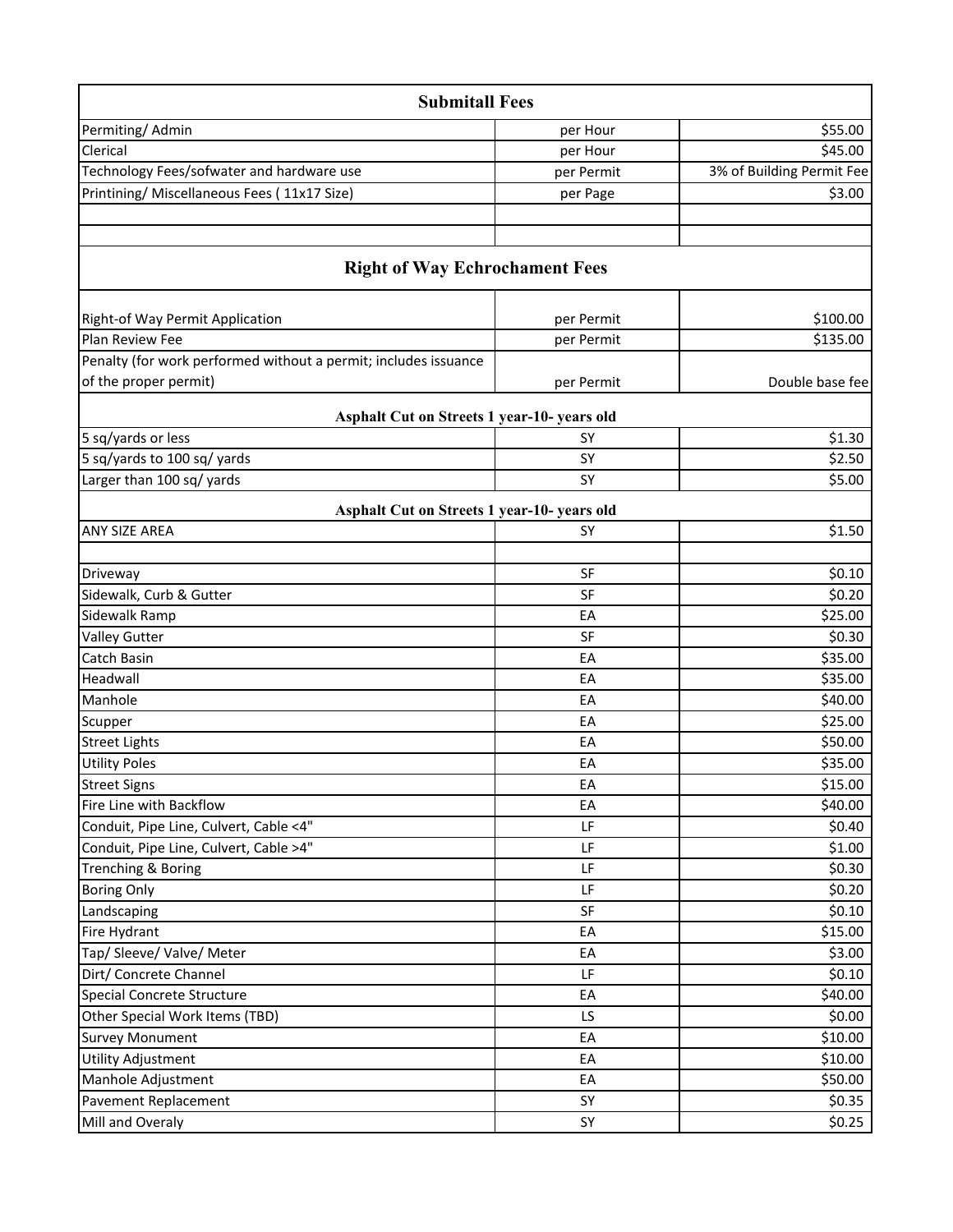| <b>Overlay Top Course</b>                                           | <b>SY</b>                  | \$0.15                        |  |  |  |
|---------------------------------------------------------------------|----------------------------|-------------------------------|--|--|--|
| <b>Inspections of the Right-of-Way</b>                              |                            |                               |  |  |  |
| Weekdays (1Hr Min.)                                                 | per Hour                   | \$50.00                       |  |  |  |
| Weekends (4 Hr Min.)                                                | per Hour                   | \$90.00                       |  |  |  |
| Holidays (4 Hr Min.)                                                | per Hour                   | \$120.00                      |  |  |  |
| <b>Occupancy Fees</b>                                               |                            |                               |  |  |  |
| Certificate of Installation-Manufactured Home (replacement or       |                            |                               |  |  |  |
| request more than 8 days after final)                               | per request                | \$40.00                       |  |  |  |
| Certificate of Completion-Residential (replacement, or requested    |                            |                               |  |  |  |
| more than 8 days after final)                                       | per request                | \$40                          |  |  |  |
| Certificate of Completion- Commercial Shell (replacement, or        |                            |                               |  |  |  |
| requested more than 8 days after final)                             | per request                | \$80                          |  |  |  |
| Certificate of Occupancy- New Commercial (replacement, or           |                            |                               |  |  |  |
| requested more than 8 days after final)                             | per request                | \$100                         |  |  |  |
| Certificate of Occupancy-Tenant Improvement (replacement, or        |                            |                               |  |  |  |
| requested more than 8 days after final)                             | per request                | \$80                          |  |  |  |
| Change of Occupancy (no work proposed or required)                  | per request                | \$150                         |  |  |  |
| Temporary Certificate of Occupancy (maximum 30 days; no more        |                            |                               |  |  |  |
| than 2 renewals)                                                    | per request                | \$200                         |  |  |  |
| C of O/ Occupancy Change Re-Inspection                              | per Permit                 | \$75.00                       |  |  |  |
| <b>One and Two Family Residential</b>                               |                            |                               |  |  |  |
| New Residential 1 & 2 Family (1 story- per square                   | per sq. ft. (\$850 min.)   | \$1.20                        |  |  |  |
| foot (sq. ft.) under roof)                                          |                            |                               |  |  |  |
| Each Additional Story and/or basement                               | per sq. ft.                | \$1.05                        |  |  |  |
| Occupied Roof                                                       | per sq. ft.                | \$0.80                        |  |  |  |
|                                                                     |                            | new residential 1 & 2 family  |  |  |  |
|                                                                     |                            | building permit fee times 80% |  |  |  |
| Approved Master Plan related permit                                 |                            | (.80)                         |  |  |  |
| Residential Addition- 1 to 3 stories each floor                     | per sq. ft. (\$425 min.)   | \$1.05                        |  |  |  |
| Residential Addition- add additional story above existing           | per sq. ft. (\$535 min.)   | \$1.20                        |  |  |  |
| Res. Accessory Dwelling (Guest House/Livable space)                 | per sq. ft. (\$475 min.)   | \$1.20                        |  |  |  |
| Each Additional Story and/or basement                               | per sq. ft.                | \$1.05                        |  |  |  |
| Occupied Roof                                                       | per sq. ft.                | \$0.80                        |  |  |  |
| Residential Interior Remodel-                                       | per sq. ft. (\$145 min.)   | \$0.60                        |  |  |  |
| Residential Convert carport or garage to living space (habitable)   | per sq. ft. (\$195 min.)   | \$0.75                        |  |  |  |
| Patio Cover/Arizona Room- unconditioned (65% glass)                 | per sq. ft. (\$280 min.)   | \$0.95                        |  |  |  |
|                                                                     |                            |                               |  |  |  |
| Patio/Porch Roof Only attached to 1-2 family dwelling (no walls)    | per sq. ft. (\$240 min.)   | \$0.80                        |  |  |  |
| Residential Accessory- unenclosed (ramada, carport)                 | per sq. ft. (\$280 min.)   | \$0.85                        |  |  |  |
| Res. Accessory-enclosed 241 sq. ft. or larger (detached             |                            |                               |  |  |  |
| garage/other)                                                       | per sq. ft. (\$425 min.)   | \$1.00                        |  |  |  |
| Accessory structure (over 120 sq. ft. less than 241 sq.ft.)(no MEP) | flat                       | \$190                         |  |  |  |
| Accessory structure (over 120 sq. ft. less than 241 sq.ft. ) (with  |                            |                               |  |  |  |
| any MEP)                                                            | flat                       | \$240                         |  |  |  |
|                                                                     | per sq. ft. of max width x |                               |  |  |  |
| Residential Swimming Pool/spa-in ground                             | max length (\$300 min.)    | \$0.90                        |  |  |  |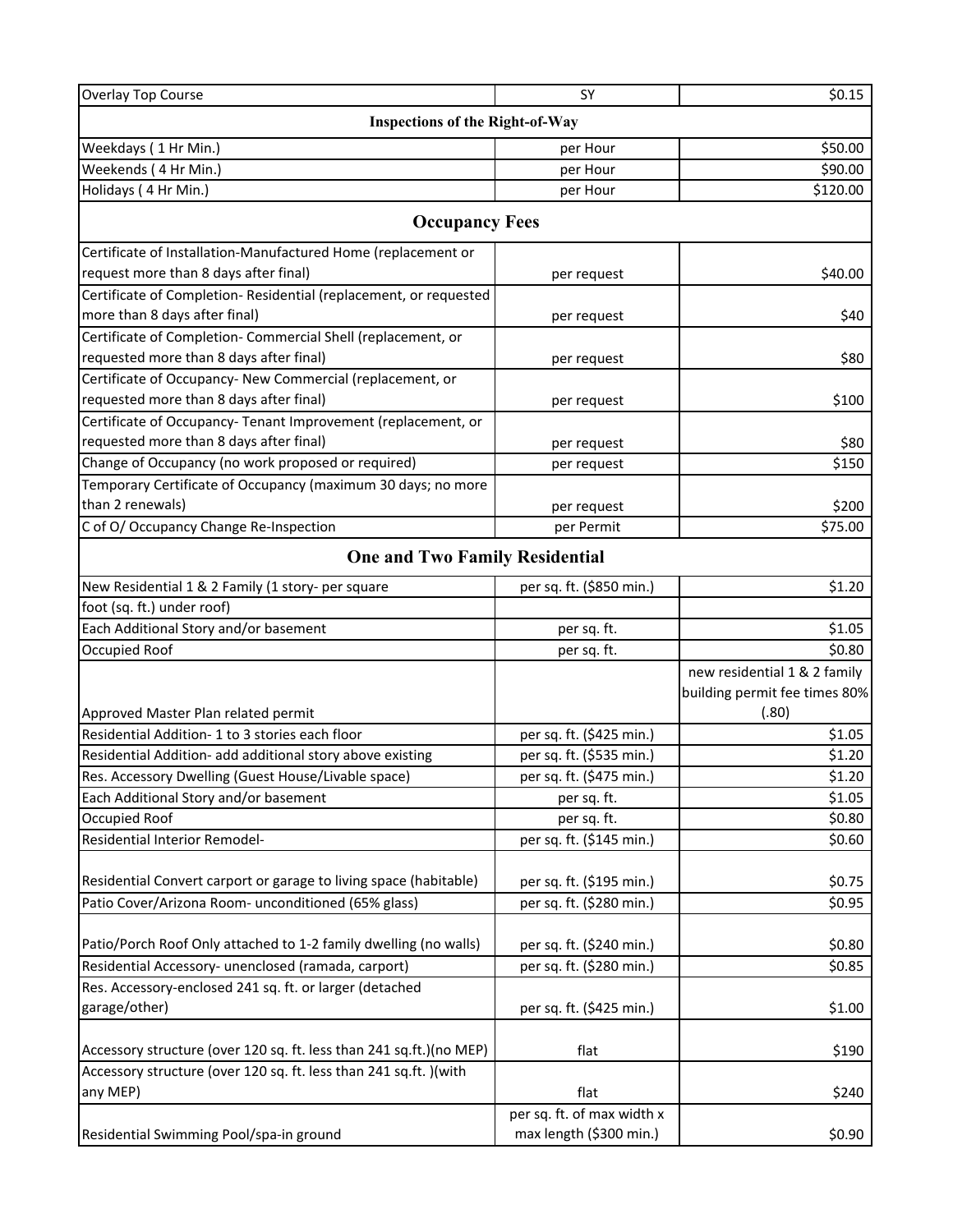| Residential Swimming Pool- above ground; pre-fabricated spas                                                              | flat                           | \$100  |
|---------------------------------------------------------------------------------------------------------------------------|--------------------------------|--------|
| Residential Spa- in ground                                                                                                | flat                           | \$150  |
| Residential Roof replacement                                                                                              | flat                           | \$90   |
| Residential Building Relocation- new foundation                                                                           | per sq. ft. (\$450 min.)       | \$0.30 |
| Residential Exterior Stucco- not originally stucco                                                                        | flat                           | \$200  |
| Residential Window Replacement                                                                                            | flat                           | \$150  |
| <b>Manufactured Home/Factory Built Buildings</b>                                                                          |                                |        |
|                                                                                                                           |                                |        |
|                                                                                                                           | Fee based on State of          |        |
|                                                                                                                           | Arizona Department of          |        |
| Manufactured Home (MH) Set (includes 3 inspections; add.                                                                  | Housing Fee Schedule for       |        |
| inspections \$120.00)                                                                                                     | current fiscal year            | \$360  |
| MH A/C Installation                                                                                                       | (see Mechanical)               |        |
| MH, FBB residential, Zoning Review Fee                                                                                    | each MH, FBB res.              | \$50   |
| <b>MH Awning</b>                                                                                                          | per sq. ft. (\$240 min.)       | \$0.80 |
| MH- addition to-see Residential Addition                                                                                  |                                |        |
|                                                                                                                           |                                |        |
| MH Remodeling, Repair 100 sq. ft. of area maximum (2 insp.) (for                                                          |                                |        |
| area greater than 100 sq. ft. see residential interior remodel)                                                           | flat                           | \$200  |
|                                                                                                                           | Fee based on State of          |        |
|                                                                                                                           | Arizona Department of          |        |
|                                                                                                                           | Housing Fee Schedule for       |        |
| Factory Built Building (FBB) Residential Set (includes                                                                    | current fiscal year            | \$450  |
| 3 inspections; add. inspections \$120.00)                                                                                 |                                |        |
|                                                                                                                           | Fee based on State of          |        |
|                                                                                                                           | Arizona Department of          |        |
|                                                                                                                           | Housing Fee Schedule for       |        |
| FBB Commercial Set per linear foot (LF) per story (includes 3 insper                                                      | current fiscal year            | \$4.50 |
| Zoning Review for a FBB commercial building (min. 1 hr.)                                                                  | per Hour                       | \$110  |
| MH Exterior Stucco (engineering is required) (3 insp.)                                                                    | flat                           | \$500  |
|                                                                                                                           |                                |        |
| <b>Commercial (Industrial)</b>                                                                                            |                                |        |
| Valuation (val.) for Commercial construction to be determined per the August 2018 ICC Building Valuation Table. Using the |                                |        |
| each floor under roof.                                                                                                    |                                |        |
| <b>New Commercial Building</b>                                                                                            | total val. (\$300 min.)        | 1.20%  |
| <b>Commercial Building Shell Only</b>                                                                                     | 80% of total val. (\$300 min.) | 1.20%  |
| Commercial Building Foundation only (not deducted from                                                                    |                                |        |
| building permit fee)                                                                                                      | 15% of total val. (\$300 min.) | 1.20%  |
| Tenant Improvement (TI) - Vanilla/Minor work                                                                              | 10% of total val. (\$225 min.) | 1.20%  |
| Tenant Improvement/Shell Buildout (TI)                                                                                    | 25% of total val. (\$300 min.) | 1.20%  |
| Commercial Roof Replacement (use 50% of occupancy "U", Type                                                               |                                |        |
| VB for val.)                                                                                                              | total val. (\$225 min.)        | 1.00%  |
| Commercial Remodel- Interior                                                                                              | 20% of total val.              | 1.00%  |
| <b>Commercial Addition</b>                                                                                                | total val. (\$300 min.)        | 1.10%  |
| Commercial Remodel- Exterior                                                                                              | flat                           | \$400  |
| Commercial Exterior Stucco- not originally stucco                                                                         | flat                           | \$350  |
|                                                                                                                           |                                |        |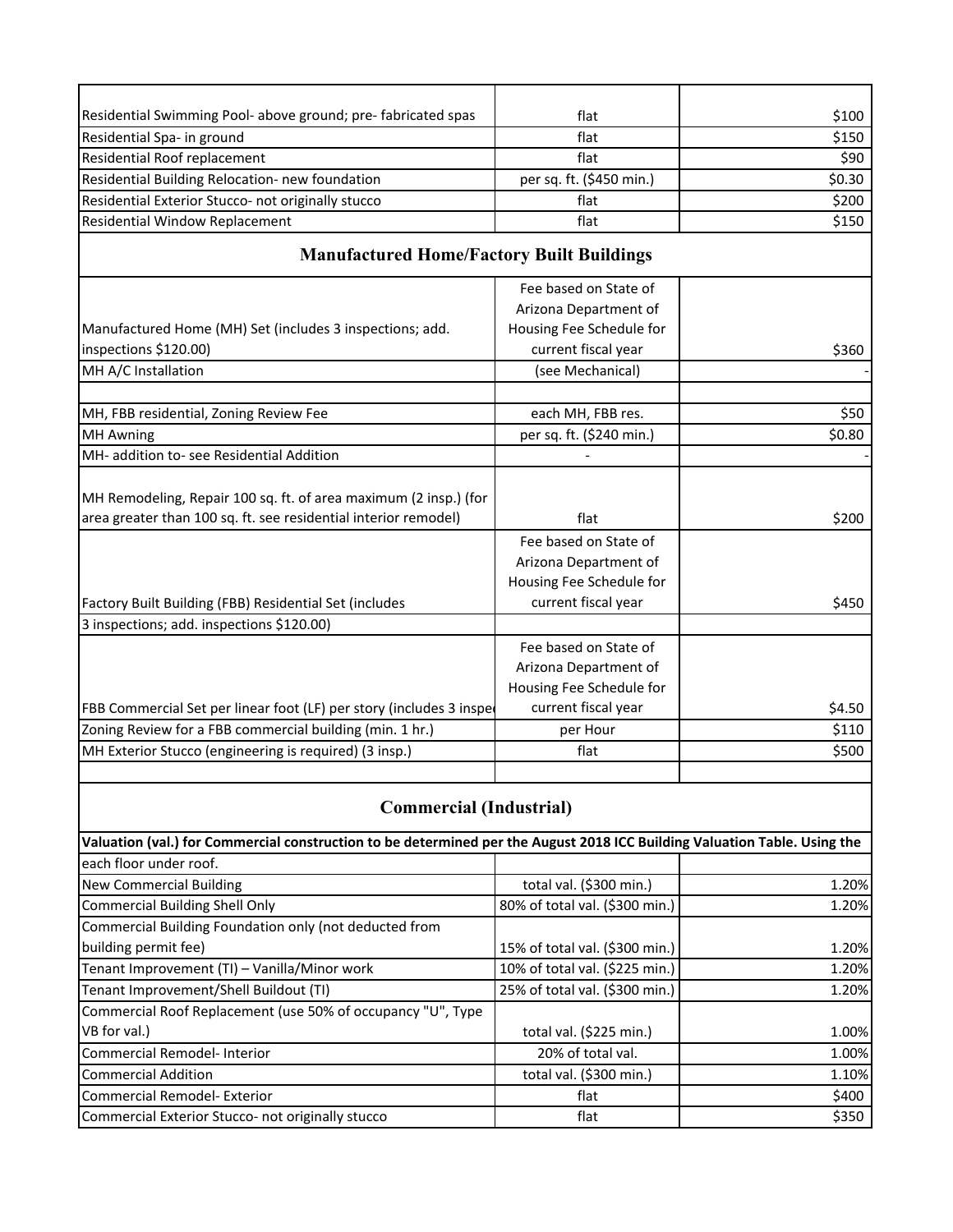| Commercial Accessory Structure- (occupancy S-2, Type VB)           | total val. (\$350 min.)      | 1.00%                           |
|--------------------------------------------------------------------|------------------------------|---------------------------------|
|                                                                    | per sq. ft. of max. width by |                                 |
| Public/Semi-Public Swimming Pool                                   | max. length (\$355 min.)     | \$1.50                          |
| Public/Semi-Public Spa                                             | flat                         | \$355                           |
| Commercial Kitchen Ventilation and Exhaust System-                 | flat (per hood)              | \$355                           |
| Type 1 Hood (not a part of another permit)                         |                              |                                 |
|                                                                    |                              |                                 |
| <b>Above Ground Storage Tanks</b>                                  |                              |                                 |
| Flammable/Combustible Storage Tanks 1001 gallons to 2000 gal.      |                              |                                 |
| $(3$ insp.)                                                        | flat                         | \$700.00                        |
| Flammable/ Combustible Storage Tanks over 2000 gal. (4 insp.)      | flat                         | \$1,000.00                      |
| <b>Miscellanious</b>                                               |                              |                                 |
|                                                                    |                              |                                 |
| Walls - retaining wall over 48 inches from top of wall to bottom   |                              |                                 |
| of footer; themed, perimeter and privacy =/< 6 feet in height      | per LF (\$170 min.)          | \$1.60                          |
| Fences - block, wood, wrought iron, chain-link, other privacy,     |                              |                                 |
| etc., =/< 6 ft. in height                                          | per LF (\$100 min.)          | \$1.10                          |
| Ladnscape Plan Review                                              | flat                         | \$150.00                        |
| All Continuances                                                   | flat                         | \$250.00                        |
| Administrative relief (Residential)                                | flat                         | \$150.00                        |
| Administrative relief (Coomercial)                                 | flat                         | \$250.00                        |
| <b>Street Name Change</b>                                          | per permit                   | \$1,150 + Administrative<br>Fee |
| Address New or Change                                              | flat                         | \$68.00                         |
| <b>Electrical</b>                                                  |                              |                                 |
| Electrical meter clearance existing service- residential           | per service                  | \$100                           |
| Electrical meter clearance existing service-commercial             | per service                  | \$125                           |
| New/replace/upgrade one/two-family res. service not greater        |                              |                                 |
| than 200 amps                                                      | per service                  | \$200                           |
| New/replace/upgrade one/two-family res. service greater than       |                              |                                 |
| 200 amps                                                           | per Amp (\$220 min.)         | \$1.00                          |
| Electrical panel derate, residential                               | per service                  | \$100                           |
| New/replace/upgrade multifamily res. service not greater than      |                              |                                 |
| 800 amps- base \$220 plus \$50 per meter                           | per building                 | \$220                           |
| New/replace/upgrade commercial electrical service not greater      |                              |                                 |
| than 200A                                                          | per service                  | \$250                           |
|                                                                    |                              |                                 |
| New/replace/upgrade commercial electrical service greater than     |                              |                                 |
| 200A- base \$310.00 plus \$1.20 per Amp plus \$50.00 per meter     | per Amp (\$310 min.)         | \$1.20                          |
| New/replace/upgrade pedestal for Manufactured Home, Park           |                              |                                 |
| Model or RV space not over 200A (for over 200 amp follow one &     |                              |                                 |
| two family fees)                                                   | per service                  | \$200                           |
| Electrical repair/branch circuit or lighting additions residential |                              |                                 |
| includes 1 inspection- base \$120.00 (additional inspections       |                              |                                 |
| \$75.00 per)                                                       | per dwelling unit            | \$120                           |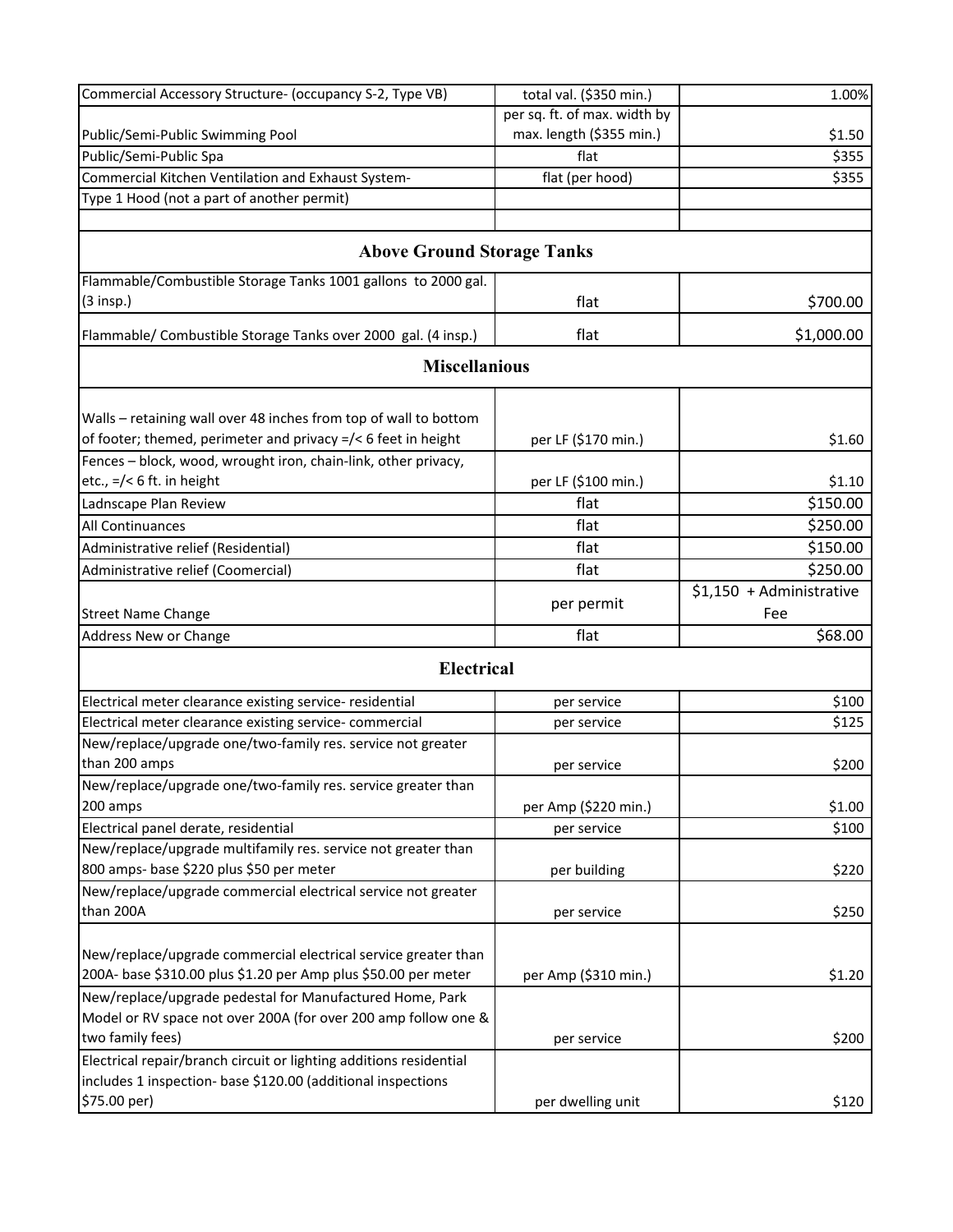| Electrical repair/branch circuit or lighting additions commercial (1                  |                              |          |
|---------------------------------------------------------------------------------------|------------------------------|----------|
| inspection)                                                                           | per building or tenant space | \$150    |
| Temporary Electrical Service for new construction- included in<br>building permit fee |                              | included |
| Temporary Electrical Service not associated with a permitted                          |                              |          |
| project- (1 insp.)                                                                    | per meter                    | \$150    |
| Generator, permanent residential, includes transfer switch                            | per dwelling unit            | \$200    |
| Generator, permanent commercial, includes transfer switch- base                       |                              |          |
| \$250 plus \$.10 watt above 20000 watts                                               | per Watt (\$250 min.)        | \$0.10   |
| Photovoltaic System, Residential, no storage battery                                  | per dwelling unit            | \$170    |
| Photovoltaic System, Residential with storage battery                                 | per dwelling unit            | \$225    |
| Photovoltaic System, Residential modification                                         | per change                   | \$55     |
| Photovoltaic System, Commercial no storage battery up to 50                           |                              |          |
| Kilowatts (add 1 hour plan review for storage \$110.00)                               | per location                 | \$300    |
| Photovoltaic System, Commercial no storage battery, 51-100                            |                              |          |
| Kilowatts (battery- add \$110.00)                                                     | per location                 | \$500    |
| <b>Mechanical/Fuel Gas</b>                                                            |                              |          |
|                                                                                       |                              |          |
| Commercial HVAC- replace existing RTU, less than 2000 cfm (plus                       |                              |          |
| \$100.00 each additional unit on same building)                                       | per building or unit         | \$200    |
| Commercial HVAC- replace existing RTU, greater than 2000 cfm                          |                              |          |
| (plus \$100.00 each additional unit on same building)                                 | per building or unit         | \$300    |
| Commercial HVAC add new RTU, unit less than 2000 cfm                                  | per building or unit         | \$300    |
| Commercial HVAC add new RTU unit 2000 cfm or greater                                  | per building or unit         | \$400    |
| Residential new heat pump, air conditioner, mini-split for Park                       |                              |          |
| Model, Manufactured Home, Single family dwelling                                      | flat                         | \$150    |
| <b>Commercial Gas clearance</b>                                                       | per meter                    | \$125    |
| Commercial install gas storage tank (250 gallon) \$.50                                | per gallon (\$250 min.)      | \$0.50   |
| per liquid gallon above 250 gallons                                                   |                              |          |
| <b>Residential Gas clearance</b>                                                      | flat                         | \$100    |
| Residential install new gas storage tank (100-500 gallon)                             | flat                         | \$150    |
| Residential gas line addition, repair or replace up to 50 feet (plus                  |                              |          |
| \$25.00 each additional 50 foot increment)                                            | per 50 ft. (\$115 min.)      | \$25     |
| Commercial gas line addition, repair or replace up to 50 feet (plus                   |                              |          |
| \$30.00 per 50 foot increment)                                                        | per 50 ft. (\$200 min.)      | \$30     |
| Plumbing                                                                              |                              |          |
| Interior water repipe                                                                 | per dwelling unit            | \$100    |
| Septic Abandonment no sewer connection                                                | per tank                     | \$100    |
| Septic Abandonment with sewer connection                                              | per dwelling unit            | \$175    |
| Water Heater, Residential-change fuel/energy source, change                           |                              |          |
| type- tank to tankless, change location                                               | per dwelling unit            | \$100    |
| Water Heater, Commercial-change fuel/energy source, change                            |                              |          |
| type-tank to tankless, change location                                                | per building or unit         | \$155    |
| CO2 tanks and piping in existing building                                             | per building or unit         | \$200    |
| Used grease collection system-tank and piping in existing                             |                              |          |
| building                                                                              | per building or unit         | \$300    |
| Grease, lint, oil or other interceptor for an existing building.                      | min.                         | \$300    |
| Residential remodel bathroom when replacing minimum 3                                 |                              |          |
| fixtures, or change shower type (each                                                 | min.                         | \$250    |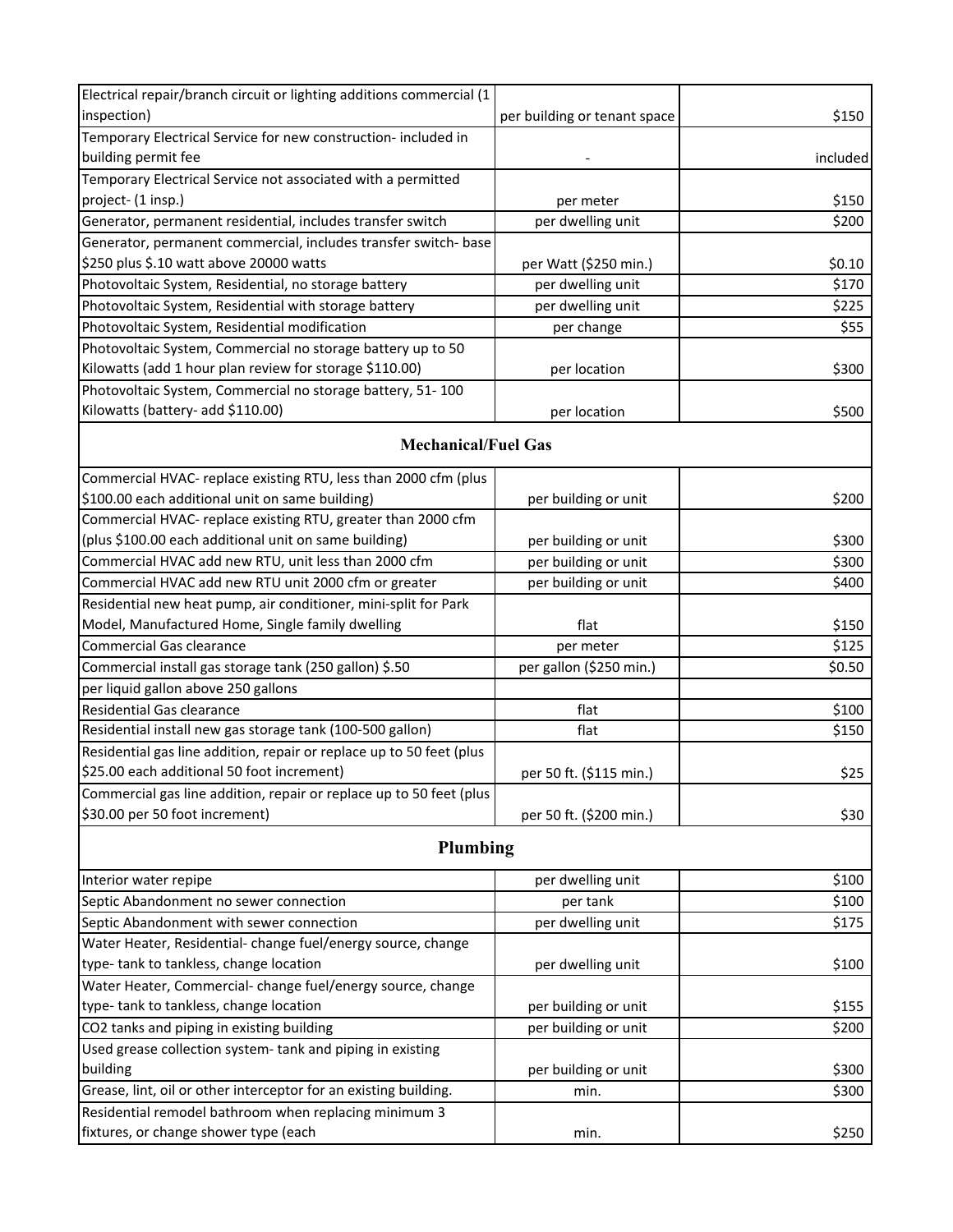| additional in same house or unit \$75.00)                      |                   |                   |
|----------------------------------------------------------------|-------------------|-------------------|
| Residential relocate toilet or shower not on a slab            | per dwelling unit | \$100             |
| Commercial restroom remodel-includes 2 lavs, 2 toilets;        |                   |                   |
| additional fixtures- \$30.00 each                              | min.              | \$300             |
| Residential roof mounted solar water heater                    | per dwelling unit | \$170             |
| <b>Grading Fees</b>                                            |                   |                   |
| Single Family Residential Lot Outside of Subdivision for up to |                   |                   |
| 1,000 Cubic Yards                                              | <b>CY</b>         | \$150.00          |
| Individual Lots: Commercial/ Industrial/Multifamily under 1.0  |                   |                   |
| Acre                                                           | Acre              | \$350.00          |
| Subdivision: Commercial/ Industrial/ Residential               | Acre              | 350 + \$25.0/acre |
| <b>Sign Fees</b>                                               |                   |                   |
| Comprehensive Sign Package:                                    | flat              | \$1,187           |
| 1. Temporary Signs - 30-90 days                                | flat              | \$57              |
| 2. Monument/Wall                                               | flat              | \$57              |
| 3. Projecting/Blade                                            | flat              | n/c               |
| On-Site Signs                                                  | flat              | \$57              |
| Off-Site Directional Signs                                     | flat              | \$57              |
| Sign Permit-no electrical                                      | flat              | \$150             |
| Sign Permit- with electrical                                   | flat              | \$225             |
| <b>Pre-Application Meeting/Site Plan</b>                       |                   |                   |
| Pre-Application/Site Plan Review Commercial                    |                   |                   |
| Development/Subdivision Fee                                    |                   |                   |
| Submittal fee                                                  | flat              | \$200             |
| <b>Site Plan Review Fee</b>                                    | flat              | \$1,250           |
| <b>Appeals</b>                                                 |                   |                   |
| <b>Residential Variance</b>                                    | flat              | \$500             |
| Non-residential Variance                                       | flat              | \$750             |
| Appeal of Zoning Administrator's Decision (Residential)        | flat              | \$500             |
| Appeal of Zoning Administrator's Decision (Non-residential)    | flat              | \$750             |
| Appeal of Development Fee Administrator                        | flat              | \$350             |
| Recording fee                                                  | flat              | \$50              |

| <b>DESIGN DEVELOPMENT SERVICES ENGINEERING FEES</b>                                 |             |       |  |  |
|-------------------------------------------------------------------------------------|-------------|-------|--|--|
| Fee Type - Fee includes three reviews, subsequent reviews are<br>charged \$115/hour | <b>UNIT</b> | FEE   |  |  |
| Design Development Services Engineering Fees                                        |             |       |  |  |
| Technical Study/Document Review Fee                                                 |             |       |  |  |
| Drainage reports                                                                    | lump sum    | \$400 |  |  |
| Water analysis report                                                               | per hour    | \$300 |  |  |
| Sewer analysis report                                                               | per hour    | \$300 |  |  |
| Traffic impact statement                                                            | per hour    | \$300 |  |  |
| Traffic impact analysis                                                             | per hour    | \$500 |  |  |
| Geotechnical report                                                                 | per hour    | \$300 |  |  |
| Engineer's cost estimate                                                            | per hour    | \$250 |  |  |